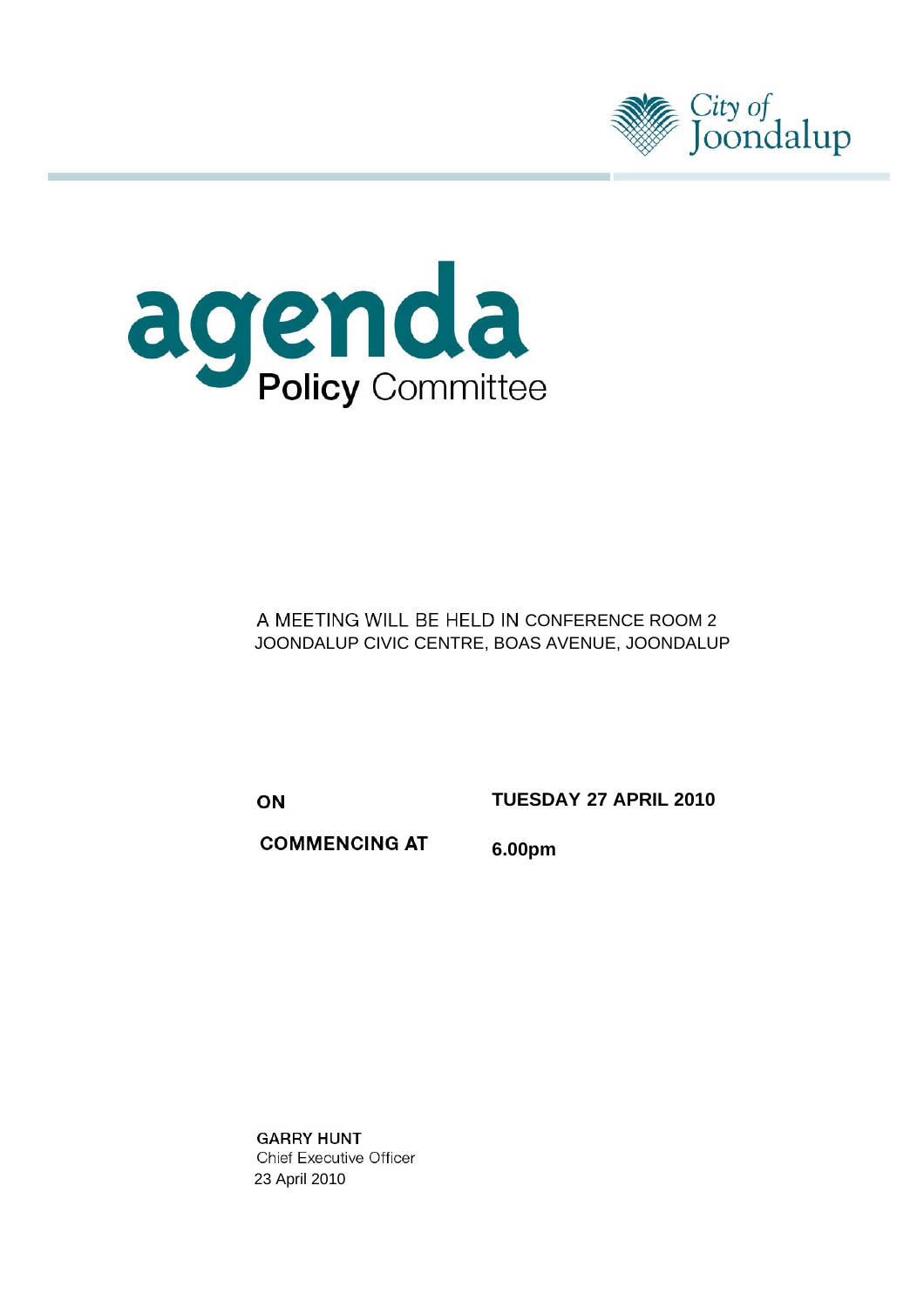## **TABLE OF CONTENTS**

| <b>Item No</b>    | <b>Title</b>                                                                   | Page No |
|-------------------|--------------------------------------------------------------------------------|---------|
|                   | <b>Declaration of Opening</b>                                                  | 4       |
|                   | Apologies/Leave of absence                                                     | 4       |
|                   | <b>Confirmation of Minutes</b>                                                 | 4       |
|                   | Announcements by the Presiding Person without discussion                       | 4       |
|                   | Declarations of Interest                                                       | 4       |
|                   | Identification of matters for which the meeting may sit behind<br>closed doors | 4       |
|                   | Petitions and deputations                                                      | 4       |
|                   | Reports                                                                        | 4       |
| Item 1            | Policy - Elected Members - Allowances                                          | 5       |
| Item <sub>2</sub> | Review Of Policy - Representation for Elected Members and<br>Employees         | 8       |
| Item <sub>3</sub> | Review of Council Policy 1.2: Public Participation                             | 11      |
| Item 4            | Proposal to Ban Burning on Private Properties — Update                         | 19      |
|                   | Motions of which previous notice has been given                                | 26      |
|                   | Requests for Reports for future consideration                                  | 26      |
|                   | Closure                                                                        | 26      |

#### **Note:**

#### **Clause 77 of the City's Standing Orders Local Law 2005 states:**

"Unless otherwise provided in this local law, the provisions of this local law shall apply to meetings of committees with the exception of:

- (a) clause 29 (Members seating;) and
- (b) clause 54 (Limitation on members speaking.)"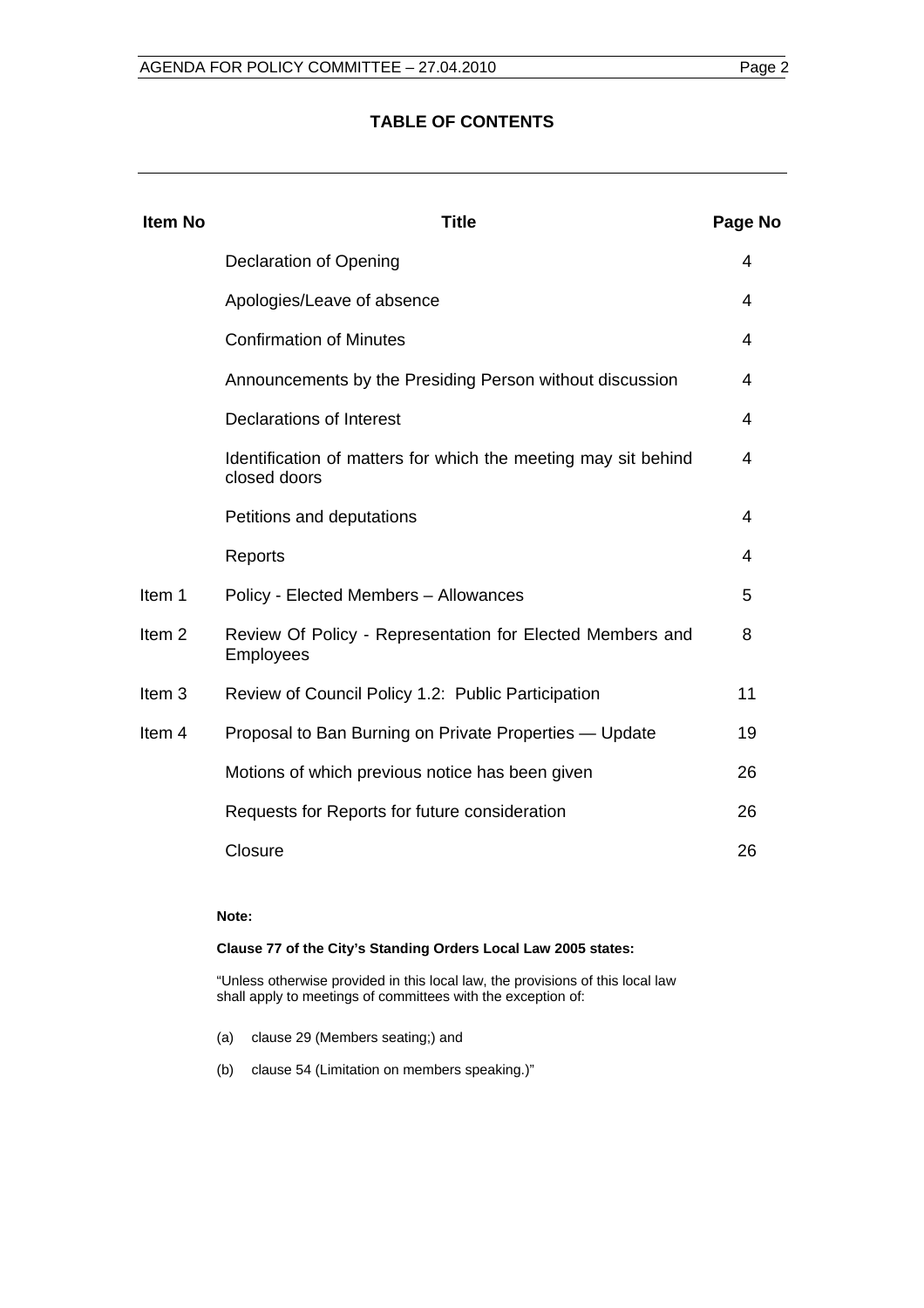# **CITY OF JOONDALUP**

Notice is hereby given that a meeting of the **POLICY COMMITTEE** will be held in Conference Room 2, Joondalup Civic Centre, Boas Avenue, Joondalup on **TUESDAY 27 APRIL 2010** commencing at **6.00 pm** 

GARRY HUNT **Chief Executive Officer Joseph According to the Chief Executive Officer Joseph According to the Chief According to the United States of the Chief According to the United States of the United States of the United States of** 23 April 2010 Western Australia

## **AGENDA**

#### *Committee Members*

*Members Deputies* 

*Cr Kerry Hollywood Presiding Person Cr Tom McLean Cr John Chester Deputy Presiding Person Cr Brian Corr Mayor Troy Pickard - Cr Trona Young Cr Philippa Taylor Cr Liam Gobbert Cr Geoff Amphlett Cr Christine Hamilton-Prime Cr Mike Norman Cr Fiona Diaz Cr Russ Fishwick* 

#### *Quorum for meetings (4):*

*The quorum for a meeting is to be at least 50% of the number of offices (whether vacant or not) of member of the committee.* 

#### *Simple Majority:*

*A simple majority vote is to be more than 50% of those members present at the meeting.* 

#### *Absolute Majority (4):*

*An absolute majority vote is to be more than 50% of the number of offices (whether vacant or not) of the committee.* 

#### *Casting vote:*

*In the event that the vote on a motion is tied, the presiding person must cast a second vote.*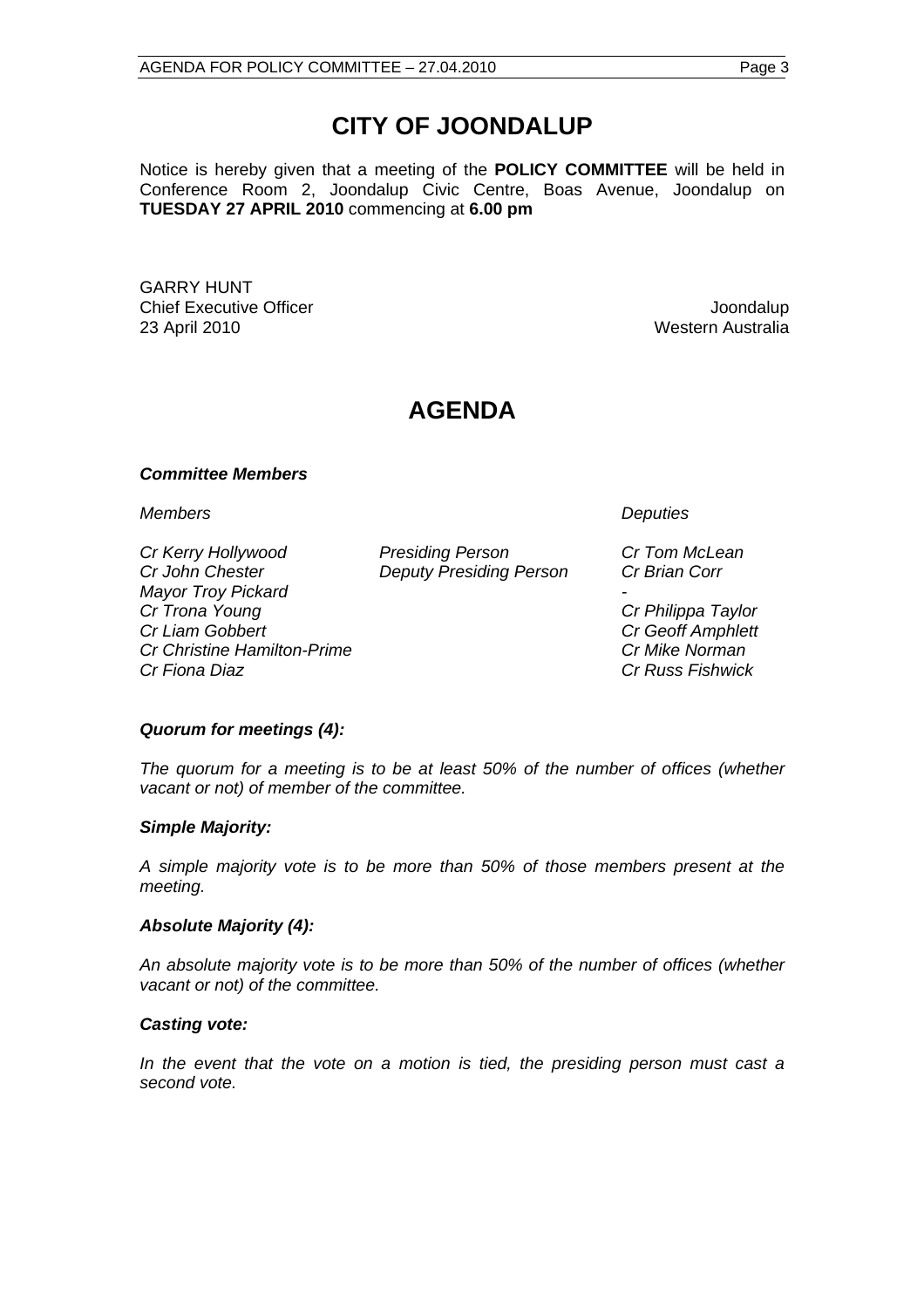#### <span id="page-3-0"></span>**Terms of Reference**

- *(a) To make recommendations to Council on the development and review of strategic (Council) policies to identify the direction of the Council;*
- *(b) To Initiate and formulate strategic (Council) policies;*
- *(c) To devise and oversee the method of development (level and manner of community consultation) for the development of strategic (Council) policies;*
- *(d) To review the Council Policy Governance Framework in order to ensure compliance with provisions of the Local Government Act 1995.*

## **DECLARATION OF OPENING**

## **APOLOGIES/LEAVE OF ABSENCE**

#### **CONFIRMATION OF MINUTES**

MINUTES OF THE POLICY COMMITTEE HELD ON 23 FEBRUARY 2010

#### **RECOMMENDATION**

**That the minutes of the meeting of the Policy Committee held on 23 February 2010 be confirmed as a true and correct record.** 

**ANNOUNCEMENTS BY THE PRESIDING PERSON WITHOUT DISCUSSION** 

**DECLARATIONS OF INTEREST** 

**IDENTIFICATION OF MATTERS FOR WHICH THE MEETING MAY SIT BEHIND CLOSED DOORS** 

**PETITIONS AND DEPUTATIONS** 

**REPORTS**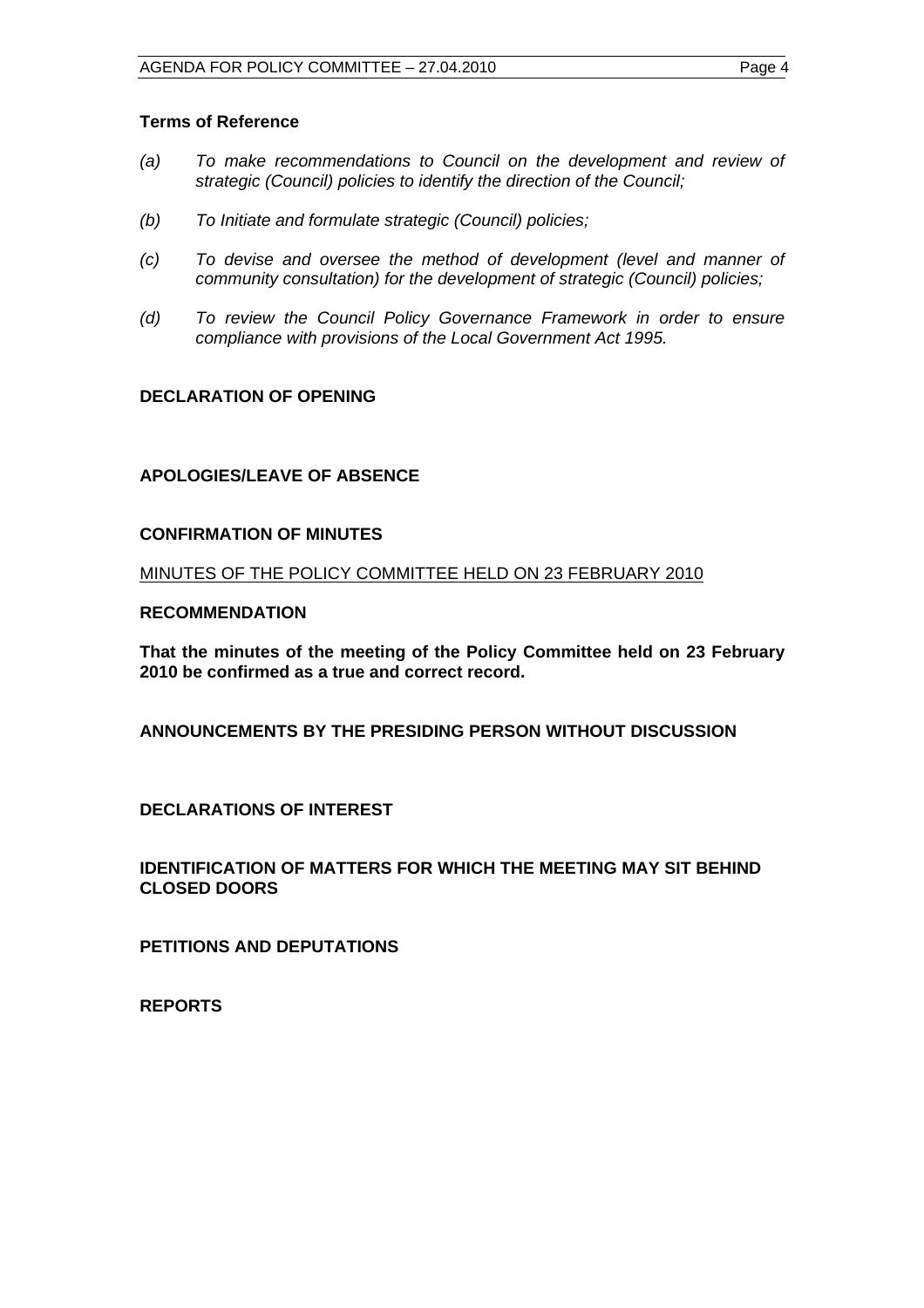## <span id="page-4-0"></span>**ITEM 1 POLICY - ELECTED MEMBERS ALLOWANCES**

| WARD:                                  | All                                        |
|----------------------------------------|--------------------------------------------|
| <b>RESPONSIBLE</b><br><b>DIRECTOR:</b> | Mr. Jamie Parry<br>Governance and Strategy |
| <b>FILE NUMBER:</b>                    | 26176                                      |

## **ALT FILE NUMBER:**

**ATTACHMENTS:** Attachment 1 Policy - Elected Members - Allowances

#### **PURPOSE/EXECUTIVE SUMMARY**

The Local Government Officers' Award has previously been used to calculate travel expenses for Elected Members.

Following a review of all Federal Local Government Awards, the Local Government Officers' Award was replaced with the Local Government Award 2010. As the Local Government Award 2010 does not contain a table of mileage rates, it is recommended that Policy– Elected Members – Expenses be amended to reflect a new reference point to calculate travel expenses for Elected Members.

#### **BACKGROUND**

Policy – Elected Members – Allowances outlines the support and allowances available to Elected Members.

Clause 7.3(c) of the Policy states that *"Travel expenses claimed under this policy are to be calculated in accordance with the rate per kilometre prescribed for the class of vehicle as detailed in the Local Government Officers' Award where the member's vehicle is used."* 

#### **DETAILS**

#### **Issues and options considered:**

Following a review of all Federal Local Government Awards, the Local Government Officers' Award was replaced with the Local Government Award 2010. As the Local Government Award 2010 does not contain a table of mileage rates, Policy – Elected Members – Expenses requires to be amended to reflect a new reference point to calculate travel expenses for Elected Members.

It is recommended that Clause 7.3(c) of the Policy be amended to reflect that the mileage rates within the Public Sector Award are now used to calculate travel expenses. The proposed amendment is shown on Attachment 1 to this Report.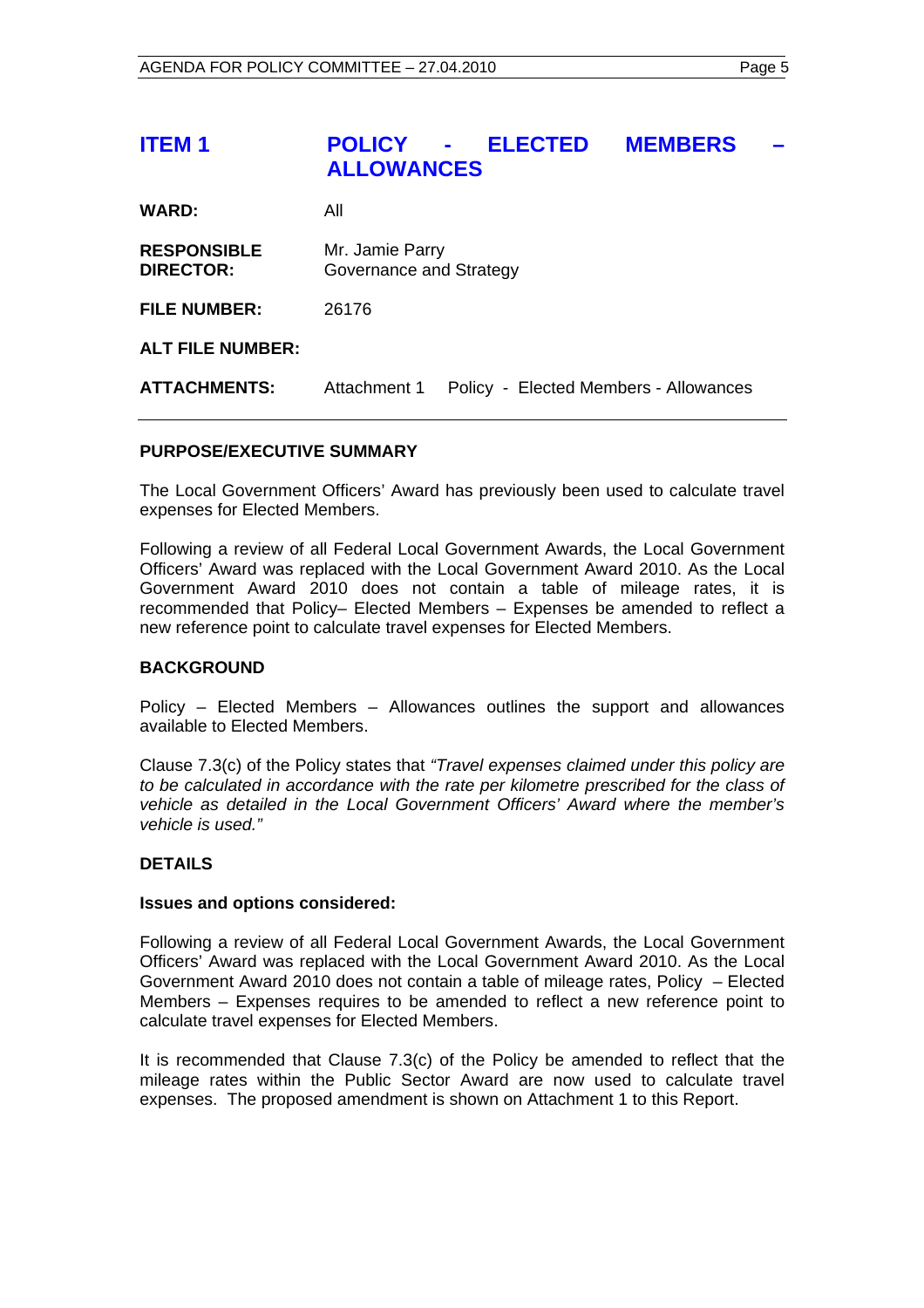The mileage rates within the Public Sector Award, now being used for reimbursement of travel costs for Elected Members, are as follows:

| Engine<br>displacement<br>(cubic centimeters) | Over 2600 cc | Over 1600 cc to<br>2600 cc | 1600 cc and under |
|-----------------------------------------------|--------------|----------------------------|-------------------|
| Metropolitan area<br>(cents per kilometer)    | 89.5         | 64.5                       | 53.2              |

## **Legislation/Strategic Plan/Policy Implications**

**Legislation** Not applicable.

## **Strategic Plan**

| <b>Key Focus Area:</b> | Leadership and Governance |
|------------------------|---------------------------|
|------------------------|---------------------------|

Objective: To lead and manage the City effectively.

**Policy Policy – Elected Members – Allowances.** 

## **Risk Management considerations:**

Not applicable.

## **Financial/Budget Implications:**

Not applicable.

## **Regional Significance:**

Not applicable.

## **Sustainability implications:**

Not applicable.

#### **Consultation:**

Not applicable.

## **COMMENT**

The Public Sector Award does not apply to local government, however the Department of Local Government has recommended that the mileage rate table included in the Public Sector Award is an appropriate reference point for the calculation of travel expenses for Elected Members.

## **VOTING REQUIREMENTS**

Simple majority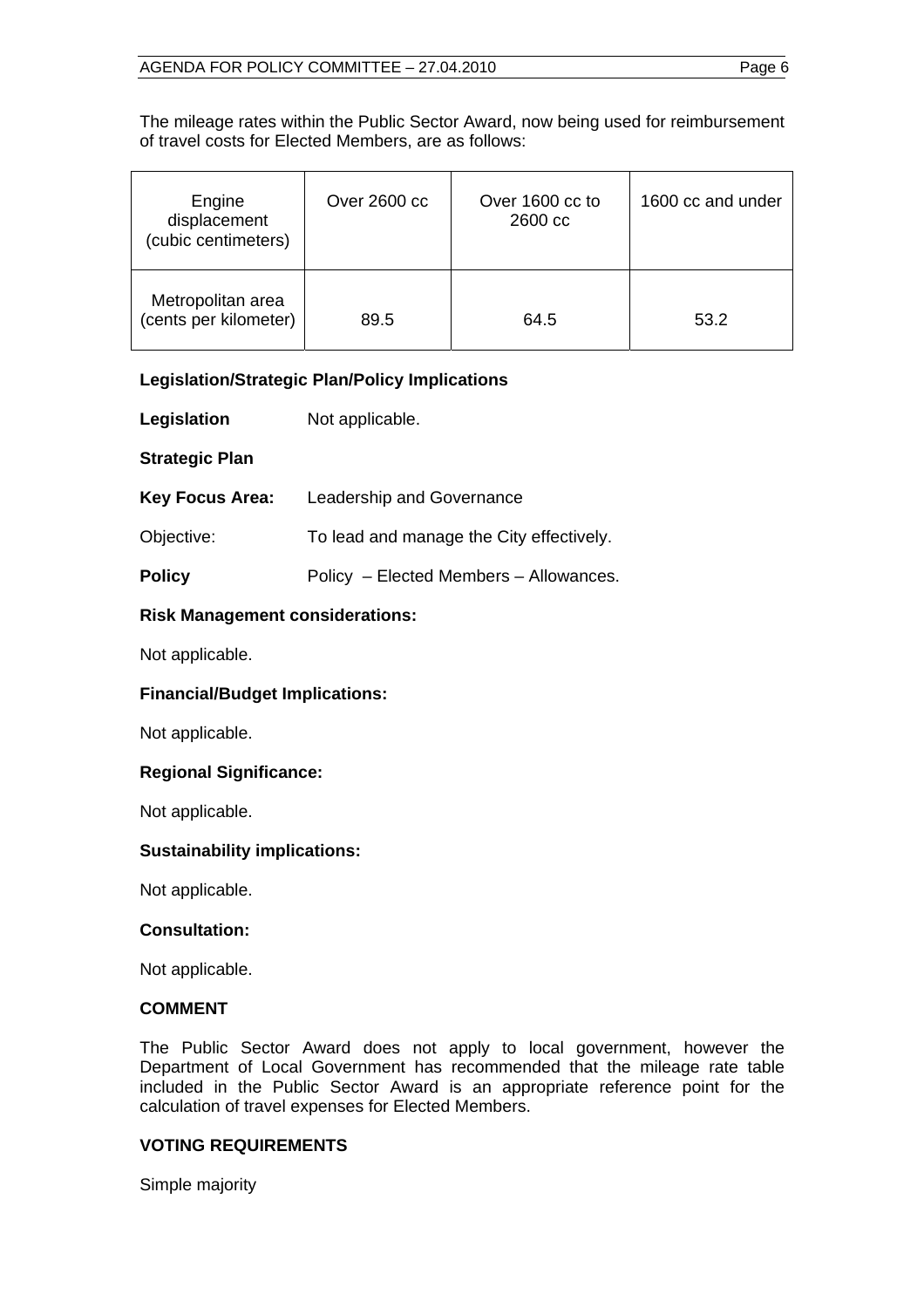#### **RECOMMENDATION**

**That the Policy Committee RECOMMENDS that Council AMENDS Clause 7.3(c) of Policy – Elected Members – Allowances as outlined on Attachment 1 to this Report.** 

*Appendix 1 refers* 

*To access this attachment on electronic document, click here:* 

*<Attach1policy100427.pdf>*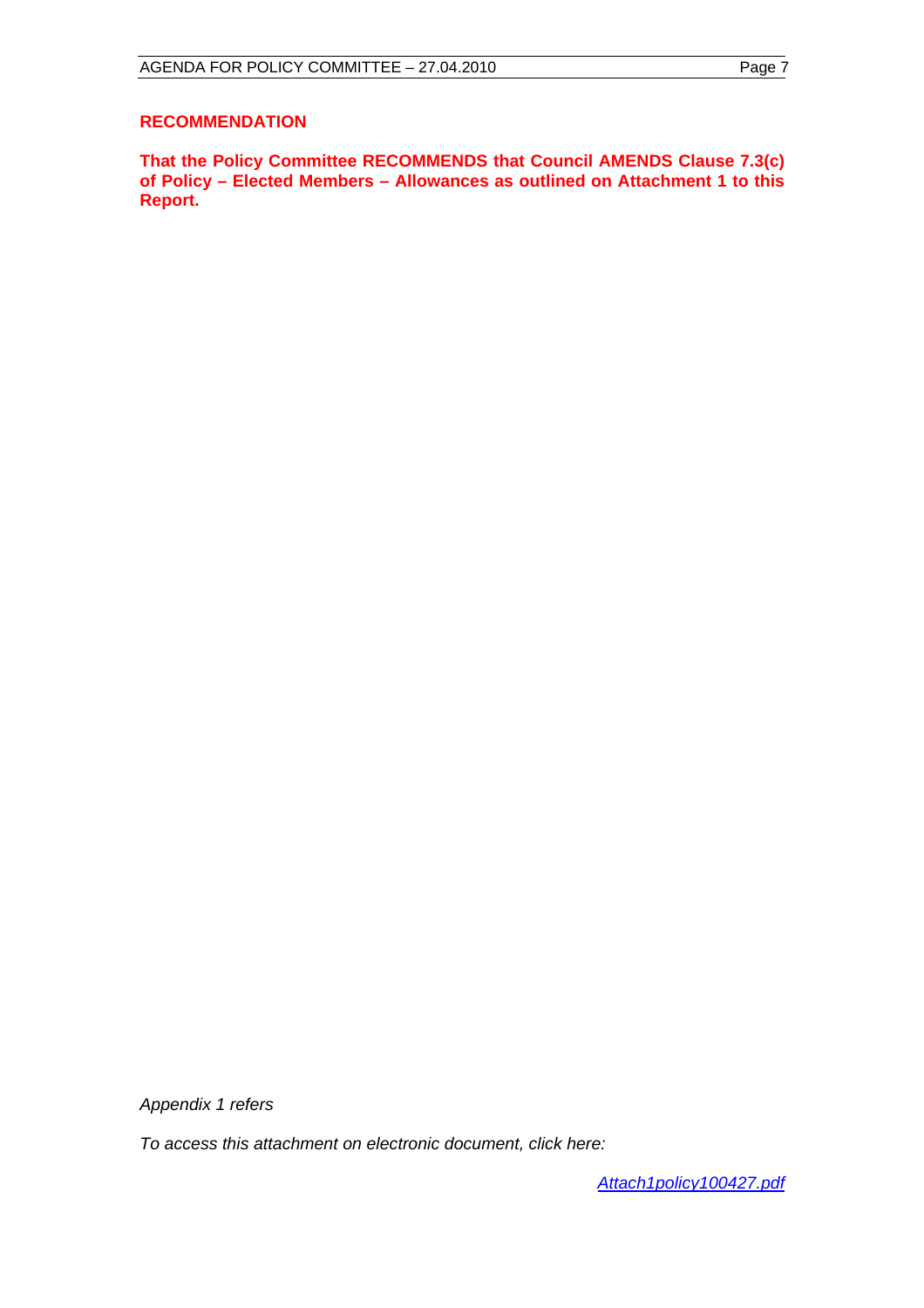## <span id="page-7-0"></span>**ITEM 2 REVIEW OF POLICY - REPRESENTATION FOR ELECTED MEMBERS AND EMPLOYEES**

| <b>WARD:</b>                           | All                                        |                                                                                               |  |
|----------------------------------------|--------------------------------------------|-----------------------------------------------------------------------------------------------|--|
| <b>RESPONSIBLE</b><br><b>DIRECTOR:</b> | Mr. Jamie Parry<br>Governance and Strategy |                                                                                               |  |
| <b>FILE NUMBER:</b>                    | 13562                                      |                                                                                               |  |
| <b>ALT FILE NUMBER:</b>                |                                            |                                                                                               |  |
| <b>ATTACHMENTS:</b>                    | Attachment 1:                              | Draft Policy 8-7 Representation<br>for<br>Elected Members, the CEO<br>and<br><b>Employees</b> |  |
|                                        | Attachment 2:                              | Current Policy 8-7 Representation for<br><b>Elected Members and Employees</b>                 |  |

## **PURPOSE/EXECUTIVE SUMMARY**

To present the Policy Committee with an amended version of the City's Policy 8-7 *Legal Representation for Elected Members and Employees* for its consideration.

The purpose of the amendments is to distinguish the manner in which Elected Members, the Chief Executive Officer (CEO) and Employees are able to seek payment for legal representation costs under the policy.

#### **BACKGROUND**

Following an incident whereby a City Employee and the CEO were subject to a vexatious legal claim brought against them, it was considered necessary to review the policy for legal representation to ensure that Employees are sufficiently protected in the future should a similar incident occur.

## **DETAILS**

The Draft Policy (provided at Attachment 1) seeks to create an *entitlement* for Employees to receive payments for legal representation costs arising from matters in relation to their day-to-day functions.

In the current policy, Elected Members, the CEO and Employees are subject to the same procedure for obtaining payment approval, that is, all applications for payments must be approved by Council and are subject to three major payment criteria:

- *The Legal Representation Costs must relate to a matter that arises from the performance, by the Elected Member or Employee, of his or her functions;*
- *The Legal Representation Costs must be in respect of Legal Proceedings that have been, or may be, commenced; and*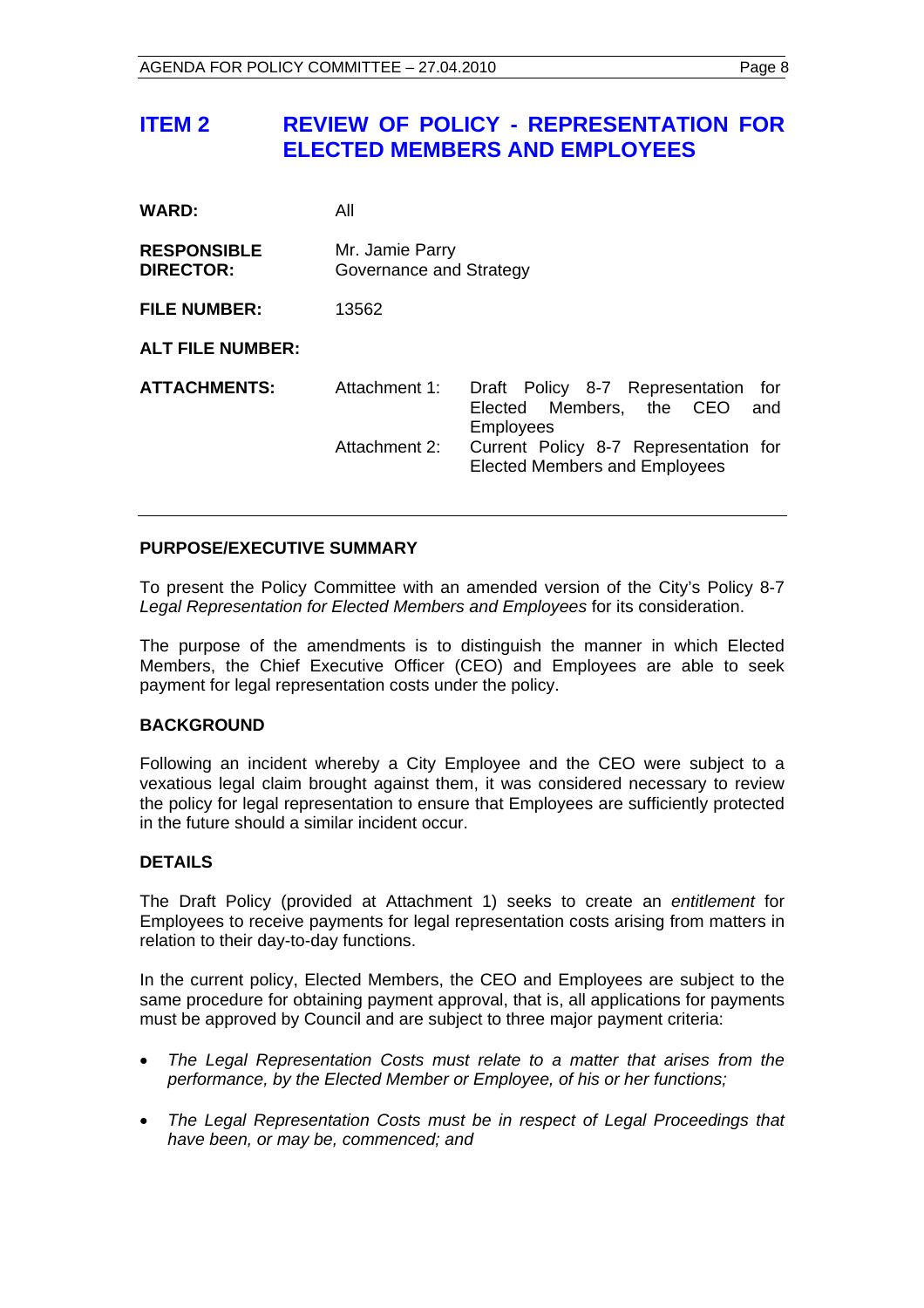*In performing his or her functions, to which the Legal Representation relates, the Elected Member or Employee must have acted in good faith and must not have acted unlawfully or in a way that constitutes improper conduct.* 

It is not suggested that the payment criteria listed above be amended, however, the Draft Policy does recommend the following changes:

 All Employees (excluding the CEO) are exempt from obtaining Council approval to receive payments for legal representation costs.

*This is based on the rationale that the CEO is responsible for the management of the day-to-day operations of the City under the Local Government Act 1995 and should therefore be responsible for approving Employee payment applications within a reasonable limit.* 

*Applications for payment of legal representation costs by Employees must contain the same information as Elected Member and CEO applications, the only difference being that an Employee application does not have to be presented to Council unless it is required by the CEO.* 

 The CEO must obtain approval from Council in the same manner as Elected Members.

*This is based on the rationale that the CEO is appointed by Council and is ultimately accountable to it.* 

 When multiple applications for a particular matter are submitted, an estimate must be obtained from the selected legal representative regarding the costs required to complete the legal action.

*This was considered necessary to prevent an unreasonable number of applications being submitted to Council or the CEO in relation to the same matter. It also provides an estimate as to how many applications may be anticipated from an individual applicant.* 

#### **Issues and options considered:**

- Option 1: Recommend that Council adopts the Draft Policy provided at Attachment 1.
- Option 2: Consider the Draft Policy provided at Attachment 1 and recommend that Council requests additional amendments.
- Option 3: Recommend that Council does not adopt the Draft Policy provided at Attachment 1 and instead chooses to retain the Policy in its current form.

#### **Link to Strategic Plan:**

| Objective 1.3:     | To lead and manage the City effectively.                 |
|--------------------|----------------------------------------------------------|
| Strategy $1.3.1$ : | The City develops and implements comprehensive and clear |
|                    | policies which are reviewed regularly.                   |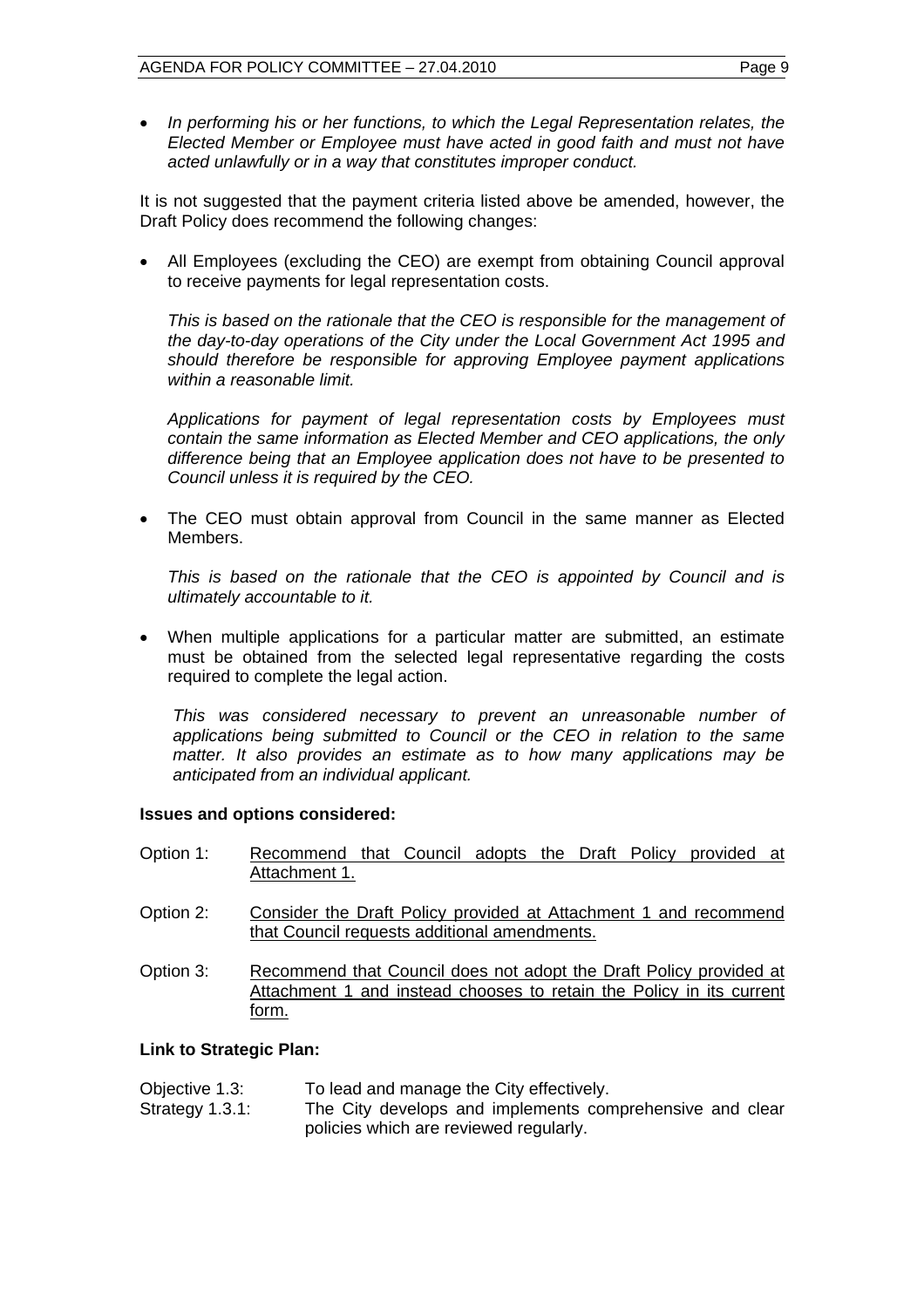## **Legislation – Statutory Provisions:**

Not applicable.

## **Risk Management considerations:**

Not applicable.

## **Financial/Budget Implications:**

Policy 8-7 *Legal Representation for Elected Members and Employees* relates to City payments of legal representation costs for Elected Members, the CEO and Employees.

## **Policy implications:**

This report suggests amendments to the City Policy 8-7 *Legal Representation for Elected Members and Employees.*

## **Regional Significance:**

Not applicable.

## **Sustainability implications:**

Not applicable.

#### **Consultation:**

Not applicable.

#### **COMMENT**

Not applicable.

## **VOTING REQUIREMENTS**

Simple Majority.

## **RECOMMENDATION**

**That the Policy Committee RECOMMENDS that Council ADOPTS the Draft Policy 8-7 Legal Representation for Elected Members, the CEO and Employees in the format provided at Attachment 1 to this Report.** 

*Appendix 2 refers* 

*To access this attachment on electronic document, click here:*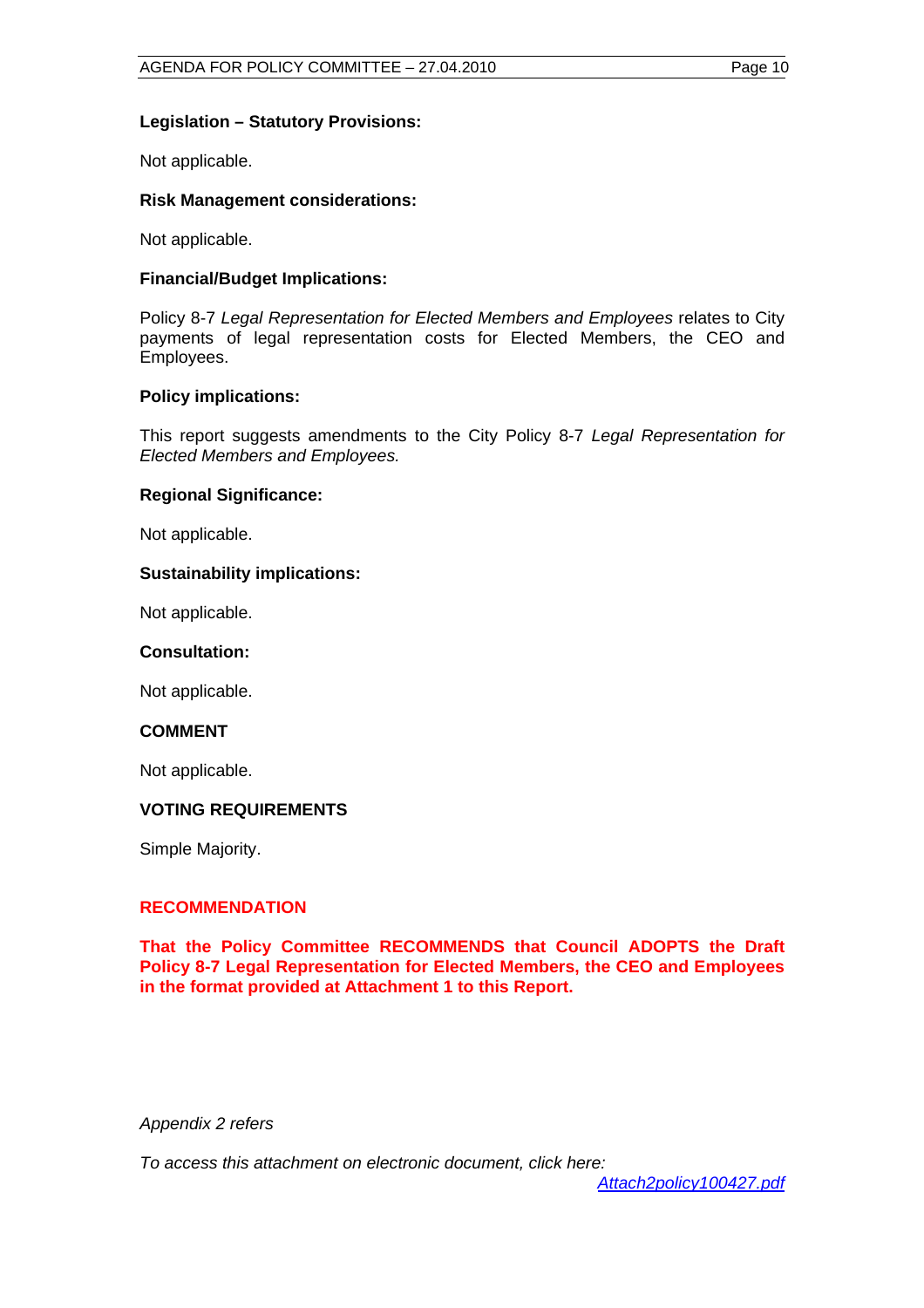<span id="page-10-0"></span>

| <b>ITEM3</b>                           | <b>PARTICIPATION</b>                       | <b>REVIEW OF COUNCIL POLICY 1.2: PUBLIC</b>                                   |
|----------------------------------------|--------------------------------------------|-------------------------------------------------------------------------------|
| <b>WARD:</b>                           | All                                        |                                                                               |
| <b>RESPONSIBLE</b><br><b>DIRECTOR:</b> | Mr. Jamie Parry<br>Governance and Strategy |                                                                               |
| <b>FILE NUMBER:</b>                    | 75521                                      |                                                                               |
| <b>ALT FILE NUMBER:</b>                |                                            |                                                                               |
| <b>ATTACHMENTS:</b>                    | Attachment 1                               | 1 - Draft<br>Option<br>Community<br><b>Consultation and Engagement Policy</b> |
|                                        | Attachment 2                               | Option 3 - Public Participation Policy 1.2                                    |

## **PURPOSE/ EXECUTIVE SUMMARY**

To present information pertaining to a review of Policy 1-2 - Public Participation.

## **BACKGROUND**

At the meeting of Council held on 15 December 2008, a request was received for a report to the Policy Committee on a review of the Public Participation Policy 1.2. The review included consideration of the Public Participation Strategy which was written to support the Policy in 2005 and later amended in 2006. The Strategy supported implementation of the Policy by providing guidance on:

- The identification of issues requiring public participation;
- The inclusion in the annual budget process of funding for public participation activities;
- Increasing staff awareness and skills in public participation techniques:
- How all sectors and groups within the community can have the opportunity to participate in the City's activities; and
- A community education program relating to public participation in the City's affairs.

A report was presented to the Policy Committee at its meeting of 9 September 2009 that took into account the practical experience acquired from designing and carrying out consultation processes, the current literature on community engagement and consultation and a desktop review of policy documents of other local governments that had been redrafted or written in the last 12 months.

On receiving the report, the Policy Committee requested a further report concerning a future Community Consultation and Engagement Policy. This report was presented to the Policy Committee at its meeting held on 23 February 2010, whereby it was resolved that the *Policy Committee RECOMMENDS that Council:*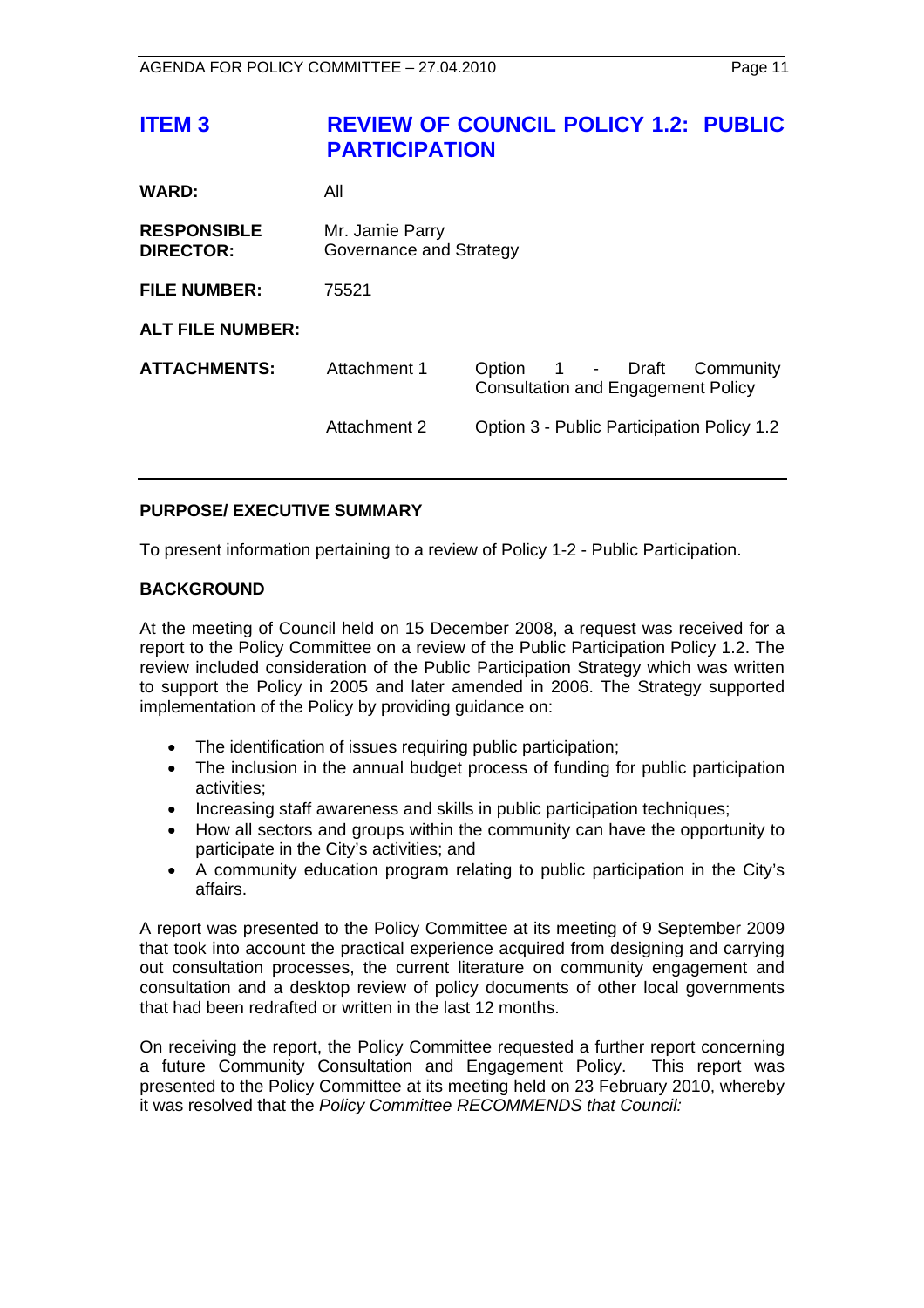- *1. DELETES Council Policy 1.2 Public Participation;*
- *2. ADOPTS Council Policy Community Consultation and Engagement forming Attachment 1 to this Report, subject to the inclusion of the following additional statement:*

## *"Sustainability*

*This Policy ensures that decisions by the Council are made with full knowledge, which may potentially support sustainable outcomes.* 

*The Policy provides a clear statement of the Council's intention to make itself aware of community opinion in order to inform decision-making. The Policy seeks to ensure that all groups in the community have the opportunity to engage with the Council on matters that affect them, and will contribute to an improved quality of the decisions reached, and greater acceptance of the final Council decisions by members of the community."* 

The minutes of the Policy Committee meeting of 23 February 2010 were presented to the Council meeting of 16 March 2010 whereby it was resolved inter alia that the *Council REFERS Council Policy 1.2 – Public Participation and proposed Council Policy - Community Consultation and Engagement back to the Administration to enable further engagement with the Elected Members.*

## **DETAILS**

It is proposed that the City's Public Participation Policy 1.2 and its supporting Strategy are replaced with a Community Consultation and Engagement Policy. The proposed Policy is divided into two parts. The first part identifies what the City will do when engaging with the community on matters associated with local governance and the second part identifies how the community will be actively encouraged to take up opportunities to participate. In this way, the proposed Policy incorporates aspects of the Public Participation Strategy that have been shown to be effective in practice and are most strongly supported by contemporary literature. The Strategy, which has previously been an internal document, will no longer be required given that the major elements have been incorporated into the proposed Community Consultation and Engagement Policy.

The following table concerns the first part of the proposed Policy and identifies statements that have been included in the document and the benefits of doing so.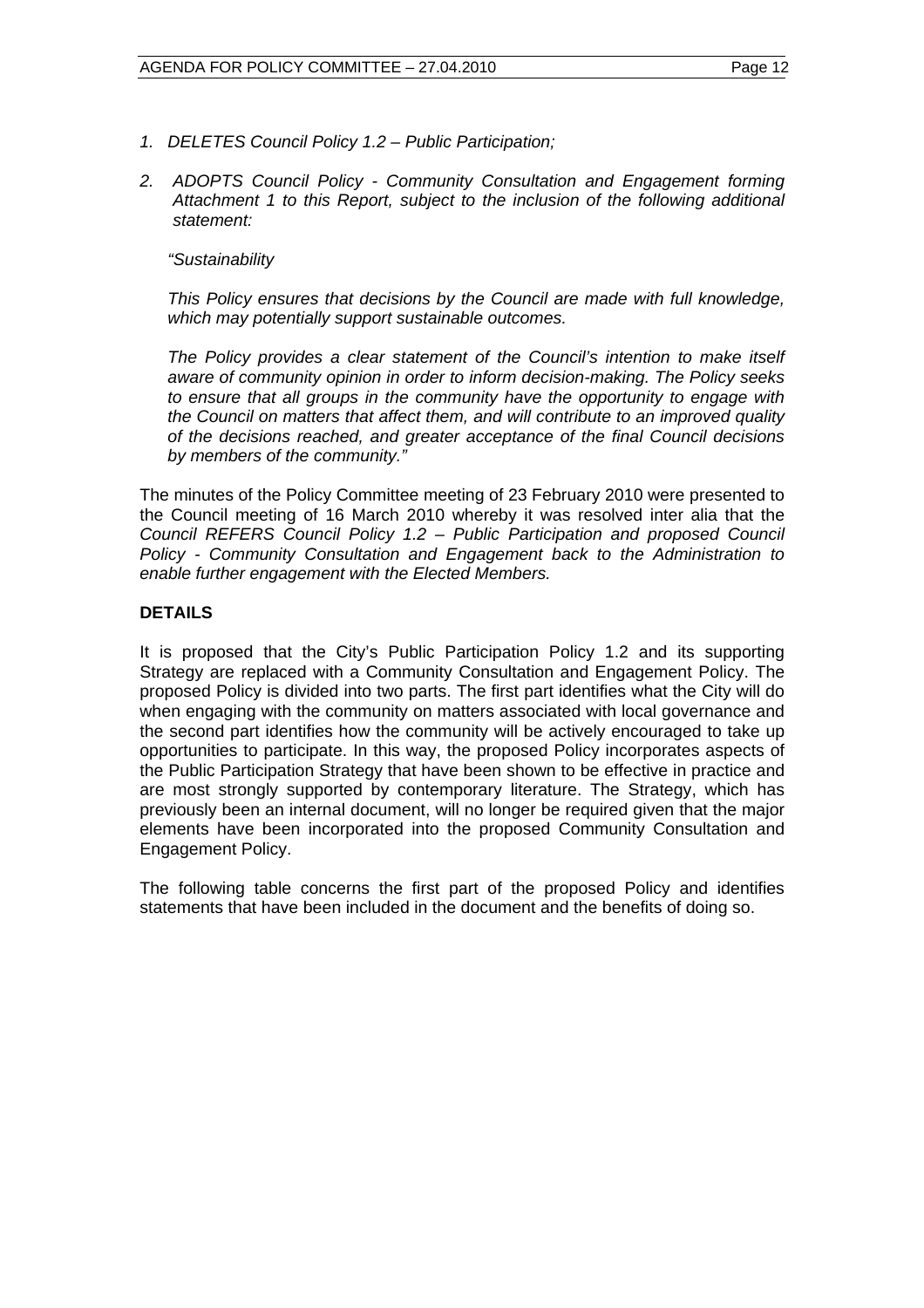| <b>Statement</b>                                                                                                                                                                                                                     | <b>Benefits</b>                                                                                                                                                    |
|--------------------------------------------------------------------------------------------------------------------------------------------------------------------------------------------------------------------------------------|--------------------------------------------------------------------------------------------------------------------------------------------------------------------|
| each<br>The purpose<br>and<br>scope<br>of<br>consultation<br>clear<br>exercise<br>is<br>and<br>unambiguous.<br><b>Timeframes</b><br>of<br>any<br>consultation<br>undertaken, including the opening and<br>closing dates, are stated. |                                                                                                                                                                    |
| Non negotiable aspects of a consultation<br>are stated.                                                                                                                                                                              | Identifies issue/Sets agenda.<br>$\bullet$<br>Identifies "out of scope" matters<br>$\bullet$<br>up front.                                                          |
| The target audience for a consultation<br>exercise is stated.                                                                                                                                                                        | Provides for the articulation of a<br>representative sample.<br>Explains how information will be<br>$\bullet$<br>sought from the public and what it                |
| The extent to which the outcome of a<br>consultation will influence a Council<br>decision is identified.                                                                                                                             | will be used for.<br>Sets<br>standard<br>for<br>the<br><sub>a</sub><br>information to be provided to the<br>public.                                                |
| methods<br>consultation<br>The<br>be<br>to<br>employed for each consultation exercise<br>are stated.                                                                                                                                 |                                                                                                                                                                    |
| adequate<br>and<br>unbiased<br>Accurate,<br>information is provided for the public to<br>give informed opinions.                                                                                                                     |                                                                                                                                                                    |
| Adequate time<br>and<br>resources<br>are<br>provided for consultation processes to<br>take place.                                                                                                                                    | Identifies level of resources needed for<br>$\bullet$<br>consultation – indicative of commitment.                                                                  |
| of the feedback<br>Analysis<br>from<br>a<br>consultation process will be published on<br>the City's website.                                                                                                                         | education/information.<br>Public<br>Could<br>$\bullet$<br>be<br>linked to an opportunity for the public to<br>evaluate the extent to which they were<br>'engaged.' |
| Where applicable, statutory legislative<br>requirements for community consultation<br>are satisfied.                                                                                                                                 | $\bullet$<br>Indicates<br>base<br>level<br>requirements<br>for<br>consultation.                                                                                    |
| Circumstances where wide consultation<br>is not possible:<br>Emergencies<br>matters<br>$\bullet$<br>concerning public safety etc.<br>Legal constraints.                                                                              | <b>Identifies</b><br>limitations<br>practical<br>οf<br>$\bullet$<br>consultative processes.                                                                        |

The second part of the proposed Policy focusses on the continuing need for community education for participation and refers to the provision of opportunities for 'active citizenship' in the City of Joondalup.

Retention of community education as a component of a new Community Consultation and Engagement Policy reflects review findings that community interest and involvement in policies, plans and service delivery continues to be challenging. There is the risk that low rates of participation may serve to invalidate the outcomes of a consultative process from a community perspective and increase public distrust and disaffection. Effective community education on opportunities to become 'active citizens' will serve as a vehicle for building trust with the community at the same time as empowering them to get involved.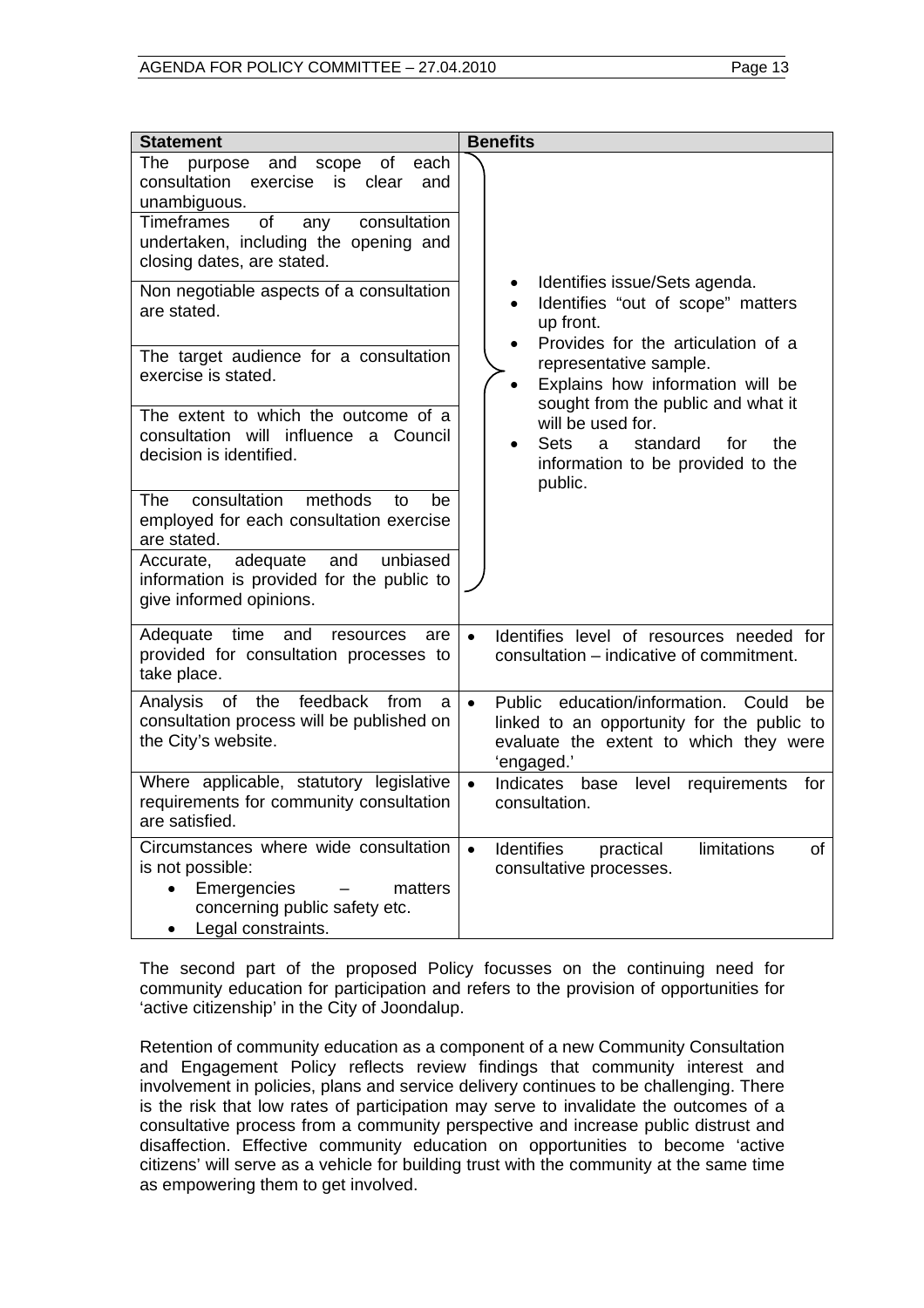Practical implementation of both parts of the proposed Policy will be guided by operational protocols on:

- how representativeness is to be sought on specific issues;
- participant identification;
- what methods of community engagement could be used by the City;
- when (time of year/suitable dates and times) and where community engagement could take place; and lastly,
- how 'active citizenship' will be promoted through community education.

## **How representativeness will be sought**

The proposed Policy identifies that a target audience will be identified for any consultation process and that this '*may involve random selection of participants*.' A protocol will outline how this may be done dependent on whether the consultation is to be exploratory and therefore 'open-ended' or whether it is to identify levels of community support for options that have already been identified.

Exploratory consultations are those in which the community is invited to contribute in ways that allow for the capture of their attitudes, values and beliefs on matters such as the development or review of a strategy, policy, plan or service. To encourage participation that encompasses the broader community, random selection of a representative sample of City residents are invited to become involved. Selection may be at the level of a geographic area or across the whole of the City. Opportunities to participate may also be advertised widely and through a range of communication channels. Exploratory consultations are those in which any individual or group with an interest in the matter may participate.

Consultation on identified options occurs when Council has already given 'in principle' support for a course of action as set out in a plan, policy, strategy or service but wishes to determine levels of community support before going further. In these circumstances, representation is a critical factor because the information sought must be aggregated to provide a result, usually in the form of a percentage response, to identify preferred options. As previously, selection may be at the level of a geographic area or across the whole of the City but the sample selected must be representative of the population for the discrete geographic area or the whole of the City.

## **Participant Identification**

This is dependent on whether a consultation is exploratory or concerns predetermined options. During exploratory consultations where matters are in the developmental stage, participants may remain anonymous (other than having provided basic demographic information). During consultations to identify levels of community support for a particular option, being able to identify participants is important for the purposes of validation.

It should be noted that it is the City's usual practice to request the names and addresses of those responding to surveys during formal consultation efforts, in order for the response to be valid. However, there may be circumstances where anonymity to a subject matter may be appropriate to elicit a suitable community response. In those circumstances the consultation will be tightly controlled to ensure legitimacy of responses.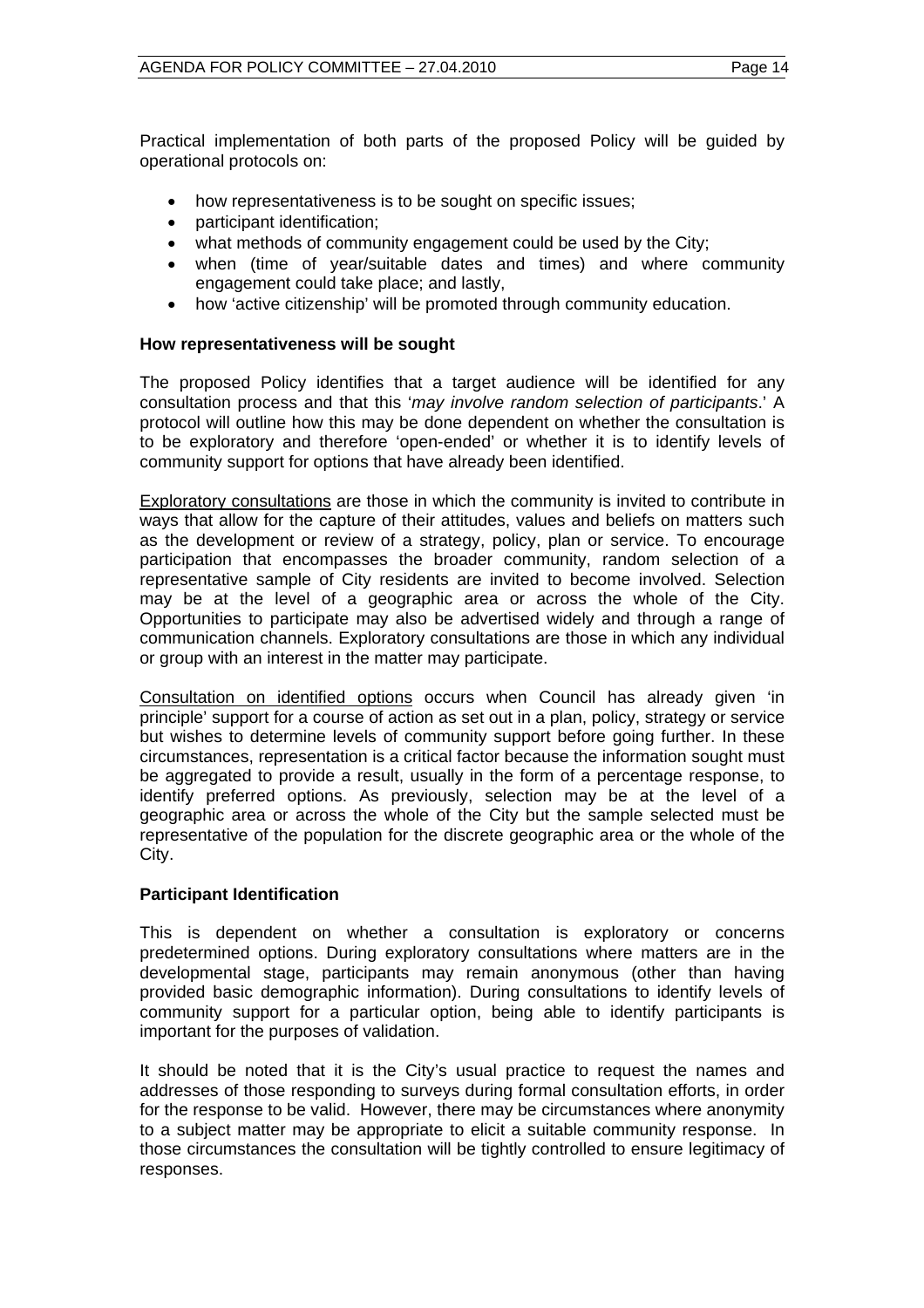## **Methods of Engagement**

In general, exploratory matters may be addressed using on or off-line community forums, focus groups and even surveys (using only open-ended questions) as they provide opportunities for people to learn about the topic and to express their values, attitudes and beliefs on the matter.

In circumstances where community input is limited to deciding amongst the available options, on or off-line surveys using closed questions are the most appropriate method for determining levels of community support.

## **When and where for consultation?**

At the last meeting of the Policy Committee it was felt that consultations ought not to be conducted over the Summer period (being after the final ordinary meeting of Council in December to the first ordinary meeting of Council February of the following year). Two exceptions should be noted:

- On some occasions consultation during the Summer may be entirely appropriate and justifiable and approval for any consultation to be held is to be determined by Council;
- Compliance with statutory requirements concerning advertising for planning or approvals matters may make it necessary to advertise consultations during the Summer period. Approval for any consultation is to be determined by the CEO.

## **Off or online?**

Exploratory types of consultation using workshops, community forums or reference groups have traditionally been held at City venues and usually during the evening to cater for work commitments. Whilst events of this nature cannot be said to be representative of the interests of the community as a whole, they do provide opportunities for identifying issues, concerns and potential solutions on a broad range of matters

With the advent of social media, people can now become aware of and actively contribute to consultative processes via the internet. To date the City has used online surveys on a number of occasions and is currently researching capacity for exploratory types of online consultation such as moderated online forums or blogs.

#### **Promotion of Active Citizenship**

As noted in the previous report, community education for active citizenship would primarily be targeted toward 'new citizens' in the City and include:

- The obligations of citizenship
- The role of the City in local governance
- Why community participation in local governance is important
- The differences between consultation (option preference) and engagement (exploration of the issues)
- Typical opportunities to participate
- How opportunities to participate will be communicated and managed on and offline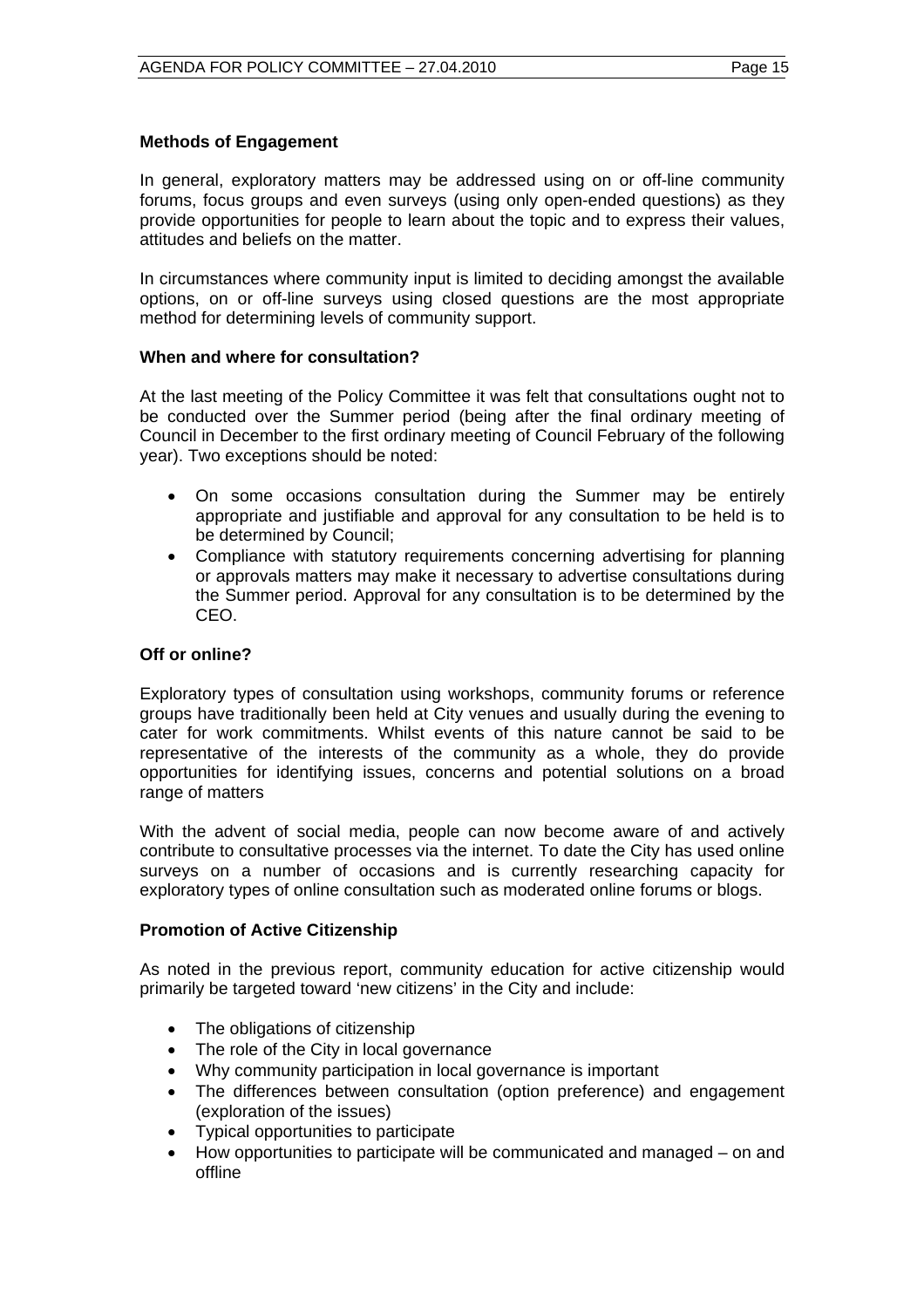How the community will be able to evaluate the City's performance in managing a participative process

#### **Issues and options considered:**

The Policy Committee may:

- Option One: Approve the draft Community Consultation and Engagement Policy for referral to Council for consideration as a replacement for Council Policy 1.2 Public Participation. The draft policy (as amended by the Policy Committee at its February 2010 meeting) is shown as Attachment 1 to this report.
- Option Two: Amend the draft Community Consultation and Engagement Policy prior to referral to Council
- Option Three: Retain Council Policy 1.2 Public Participation (and the present version of the Public Participation Strategy) with an amendment to reflect the fact that a Public Participation Strategy has been in place since 2005. The amended Policy is shown as Attachment 2 to this report.

Option One is recommended as it contains clear statements on what the City will do when seeking to engage with the community and incorporates the most salient aspects of the current Public Participation Strategy.

## **Legislation/Strategic Plan/Policy Implications**

**Legislation** Section 1.3 (2) (b) and (c) of the Local Government Act (1995). Refers to greater community participation in the decisions and affairs of local governments; greater accountability of local governments to their communities

#### **Strategic Plan**

| Key Focus Area: | Leadership and Governance                |
|-----------------|------------------------------------------|
| Objective:      | To engage proactively with the community |

**Policy** 1.2 Public Participation

#### **Risk Management considerations:**

There is a risk associated with Council making decisions on the conduct of community consultation and engagement processes without a clear idea of developments in best practice on the national and international level.

#### **Financial/Budget Implications:**

There are financial implications associated with community consultation and engagement and these are considered during the annual budget process.

#### **Regional Significance:**

Not applicable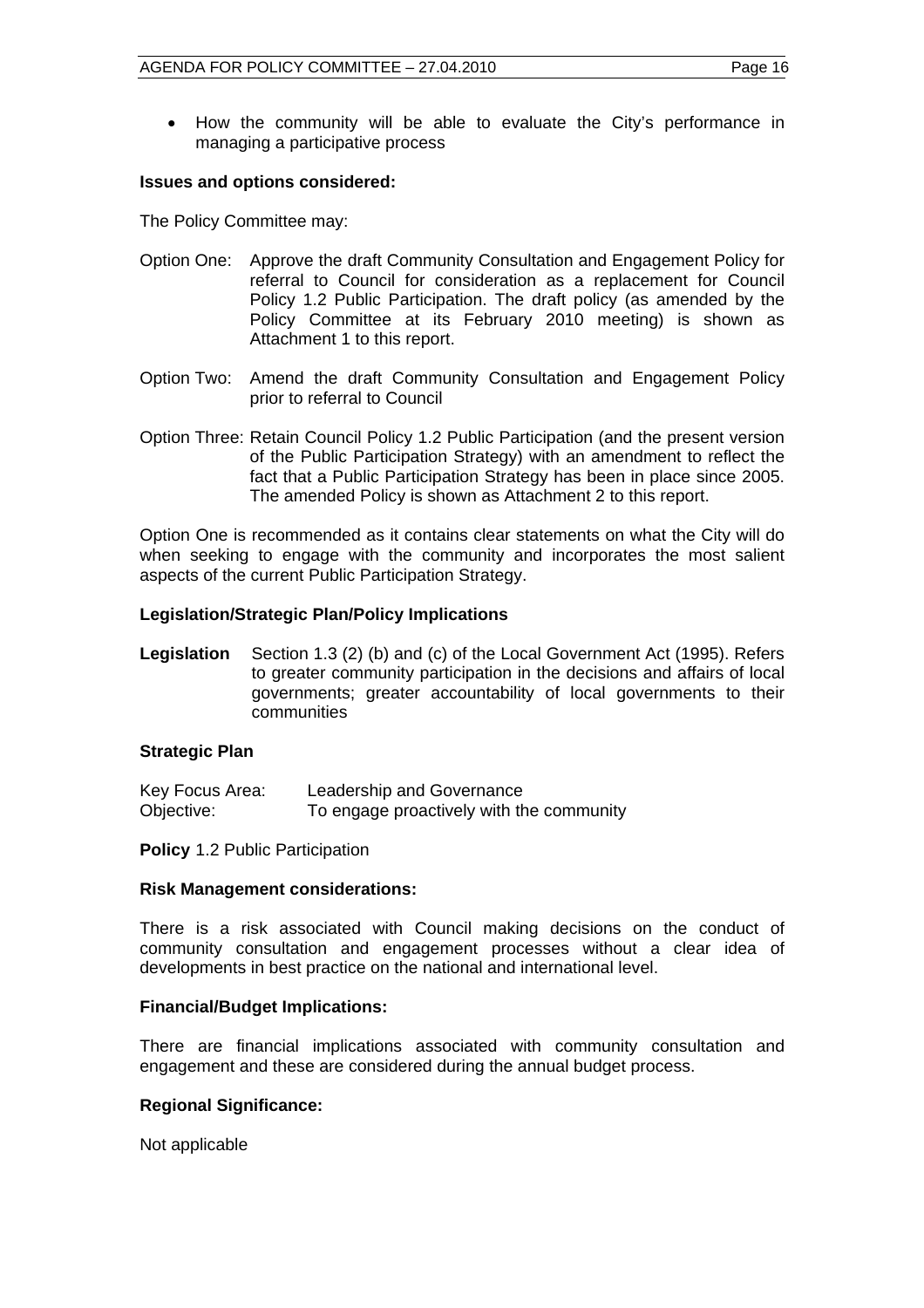## **Sustainability implications:**

Sustainable development is dependent on the practices associated with 'good governance' such as openness and transparency and the active involvement of citizens in decision-making. The literature on sustainable development indicates that by involving citizens in decisions likely to have an impact on them, then providing opportunities for information (learning) and deliberation, the outcome of a participative process is more likely to be accepted and also sustainable in the long term.

The City is faced with making decisions that will affect most citizens in one way or another, whether it be financially, environmentally or socially, at the level of a single street or across all 22 suburbs which make up the City of Joondalup. To ensure that those decisions are made with a '*clear understanding of the wishes of its community*' (Strategic Plan 2008 – 2011) and therefore sustainable, greater efforts are necessary to increase levels of community consultation and engagement through targeting and direct invitations to those most affected by a matter and at the same time, providing community education on 'active citizenship' in the interests of acting for 'the public good.'

## **Consultation:**

Not applicable

## **COMMENT**

Community consultation and engagement processes are evolving exponentially as tools of governance on the national and international stage. In the process of carrying out the review of the Public Participation Policy 1.2 and Public Participation Strategy it was found that many local governments had revised their policies and practices within the last 12 months.

The proposed draft Community Consultation and Engagement Policy has been informed by professional and academic literature, the practice of other local governments and the practical experience gained from implementing the current Policy and Strategy.

It should be noted that with all significant consultation efforts the Council will be informed of the community engagement strategy proposed to be undertaken, including:

- Purpose of the consultation.
- Who will be consulted?
- How will the consultation be undertaken?
- Communication methods to be used.
- Documentation required for the consultation.

## **VOTING REQUIREMENTS**

Simple Majority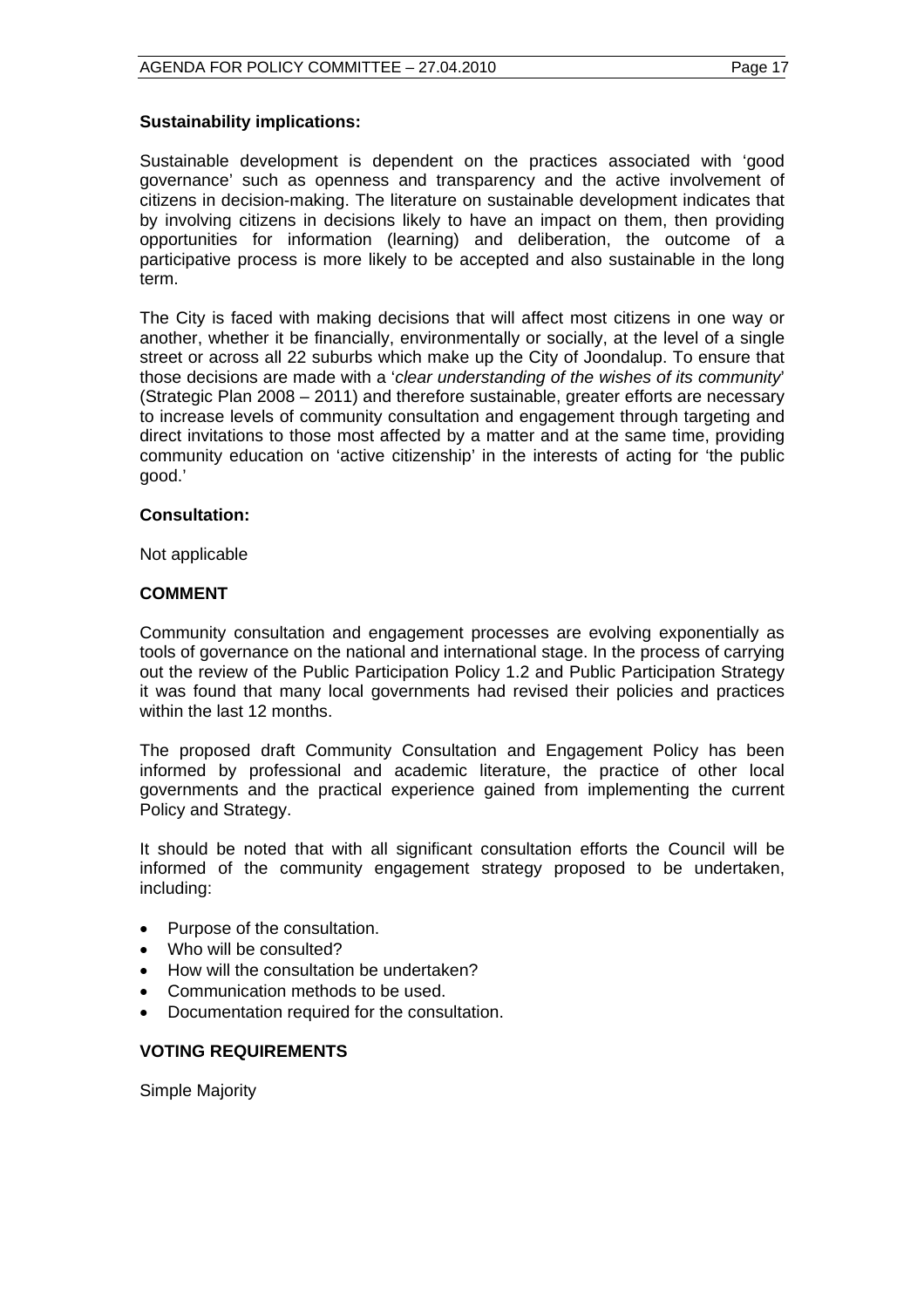## **RECOMMENDATION**

**That the Policy Committee RECOMMENDS that Council:** 

- **1 DELETES Council Policy 1.2 Public Participate forming Attachment 2 to this Report;**
- **2 ADOPTS Council Policy Community Consultation and Engagement forming Attachment 1 to this Report.**

*Appendix 3 refers* 

*To access this attachment on electronic document, click here:* 

*<Attach3policy100427.pdf>*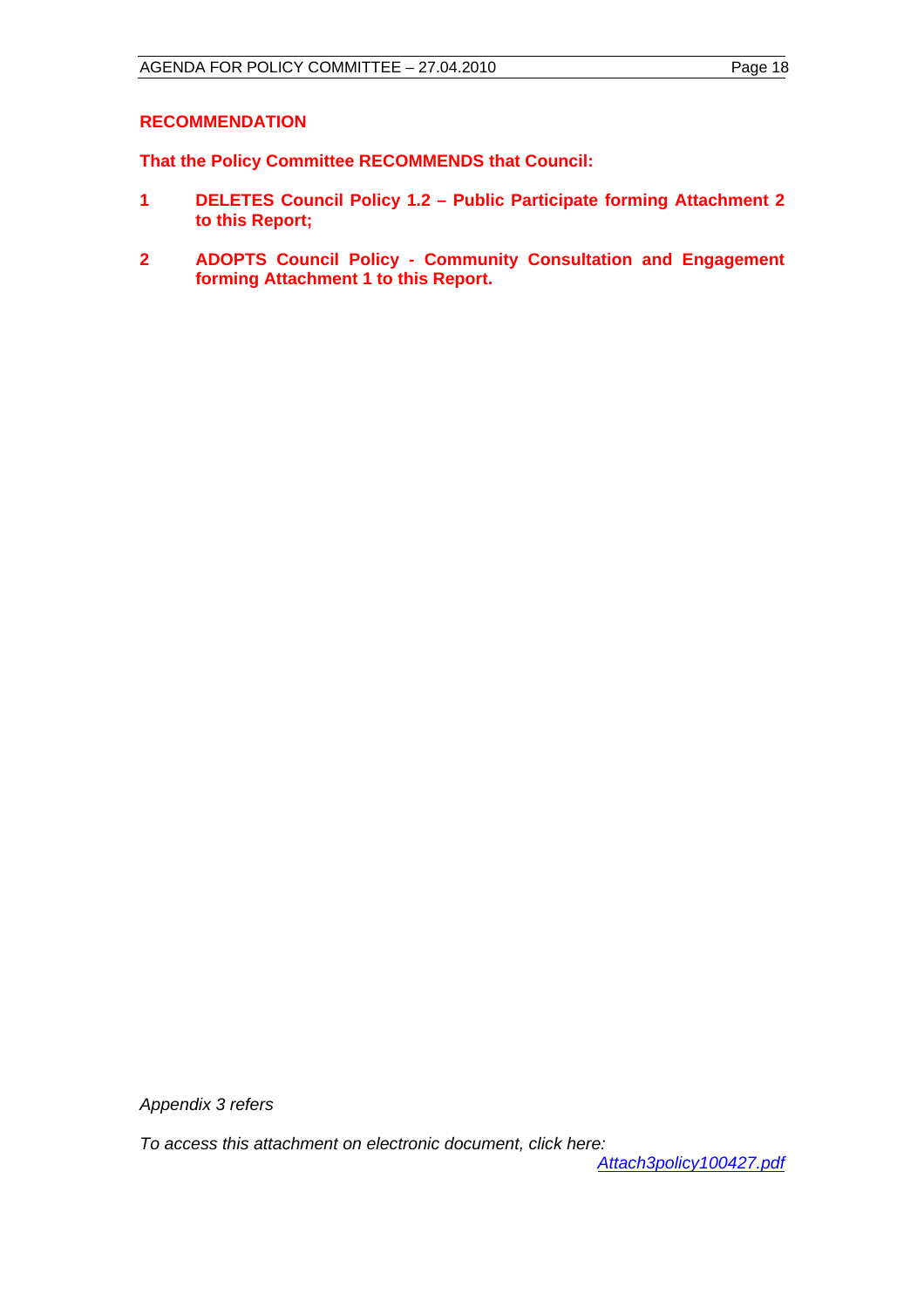## <span id="page-18-0"></span>**ITEM 4 PROPOSAL TO BAN BURNING ON PRIVATE PROPERTIES — UPDATE**

| <b>WARD:</b>                           | All                                       |
|----------------------------------------|-------------------------------------------|
| <b>RESPONSIBLE</b><br><b>DIRECTOR:</b> | Mr Jamie Parry<br>Governance and Strategy |
| <b>FILE NUMBER:</b>                    | 29061                                     |
| <b>ALT FILE NUMBER:</b>                |                                           |
| <b>ATTACHMENTS:</b>                    | Attachment 1 Burning Apparatus/Processes  |

## **PURPOSE / EXECUTIVE SUMMARY**

This report provides the Policy Committee with an update on the status of the proposal to ban burning on private properties.

## **BACKGROUND**

At the Policy Committee meeting on 16 September 2008, a report was requested to be presented to the next meeting of the Policy Committee in relation to backyard fires. A report was presented to the Committee on 15 December 2008 from which the Policy Committee elected to recommend Council adopt Option 2, namely*, "agree to publish a notice in the Government Gazette and in a local newspaper stating that "backyard burning and the use of incinerators are prohibited within the City of Joondalup at all times" and amend the City's current Policy 6-5 — Burning on Private Property to state that the City will not issue permits."* This recommendation went to Council where it is stated that *"Mayor Pickard advised that the report in relation to backyard burning had been withdrawn and [would] be resubmitted at a later stage."* A report was then sent to the Briefing Session of 10 February 2009, following which, the matter was referred back to the Policy Committee.

A second report went to the Policy Committee on 4 March 2009. In this report, the City presented its position *that "instituting a blanket ban for burning on private property may be of some merit to residents from both a safety and public health perspective. However, the ban should be for the purposes of restricting potential fire hazards and smoke created from burning green waste and rubbish only."* A motion was carried to recommend *"a paper on the "Burning Ban on Private Properties" be advertised for public comment and a report be submitted back to the Policy Committee for consideration."* This was endorsed by Council at its meeting on 17 March 2009.

In addition, it should also be noted that an 18-signature petition to *"permanently ban the practice of burning of garden refuse or other waste in residential backyards"* was tabled at the Council Meeting on 15 December 2009.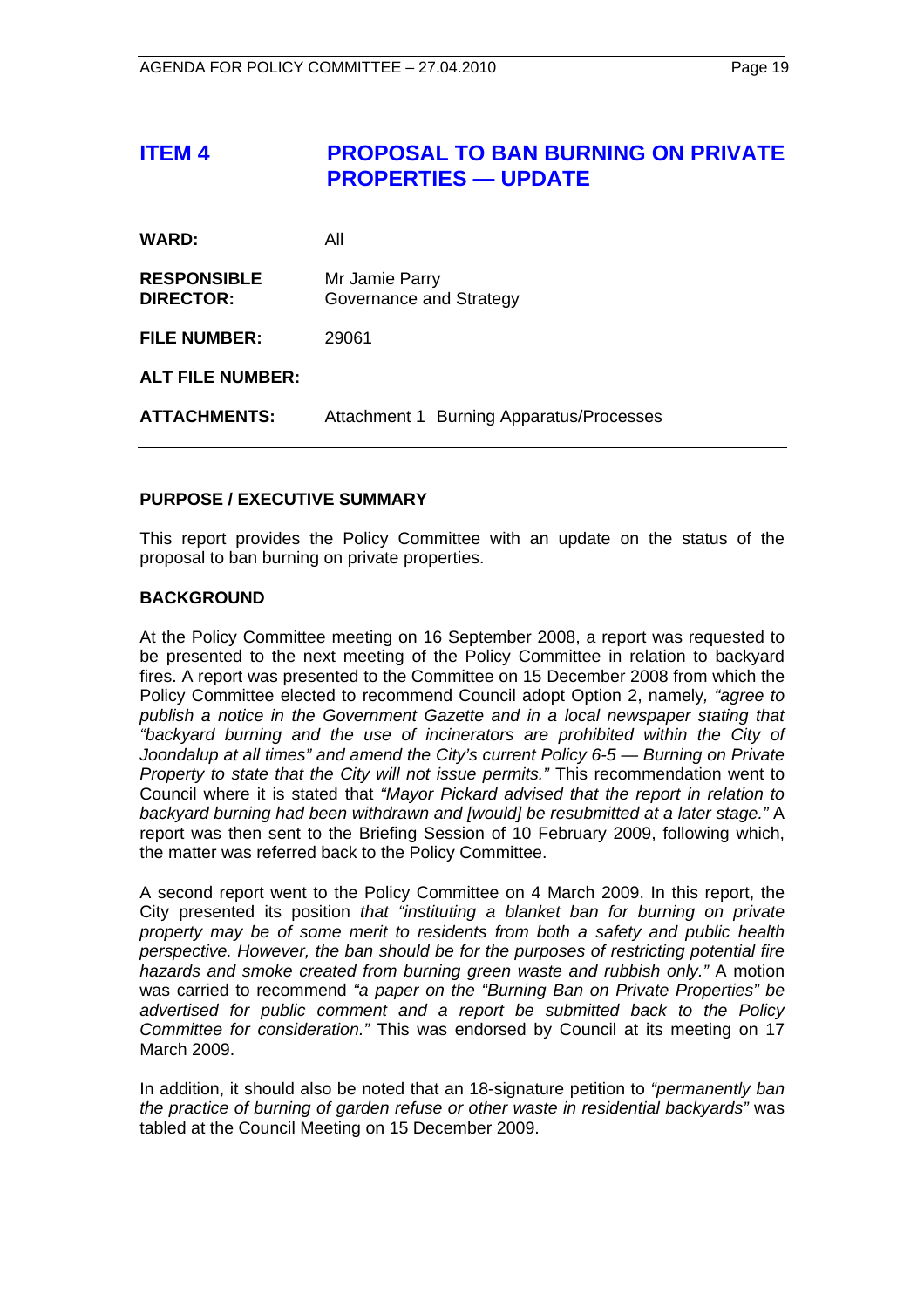## **DETAILS**

The City has several instruments enabling it to regulate burning on private property to a certain degree. These include:

- 1. Bush Fires Act 1954 which provides the City, inter alia, with the following powers:
	- ability to make local laws that require owners and occupiers of land to have sufficient firebreaks in place;
	- ability to appoint Bush Fire Control Officers for the purposes of ensuring that effective firebreaks are in place during the bush fire season;
	- ability to issue permits that allow bush to be burnt during restricted burning times;
	- ability to prohibit the burning of garden refuse or rubbish in an incinerator or on the ground on private premises by publishing a notice in the *Government Gazette*; and
	- ability to issue permits for lighting fires on private premises for cooking or camping.
- 2. Health Act 1911 which provides the City with the following powers:
	- ability to make local laws for the purposes of preventing nuisances.
- 3. Bushfire Prevention and Control Local Law 1998 which allows:
	- authorised City Officers to require occupiers of land within the City to establish and maintain firebreaks following the commencement of the firebreak period.
- 4. Policy 6-5 Burning on Private Property which states:
	- Residential Garden Refuse and other Rubbish:
		- Garden refuse and rubbish intended for burning shall be placed on the ground in a heap no more than one metre across and to a height of no more than 1 metre. Only one heap may be burnt at any one time.
		- Between 1 October and 31 May annually, provided that the day of burning is not designated as an extreme or very high fire danger rating, garden refuse may be burned between 6.00pm and 11.00pm only.
	- Cleared Land Development Sites:
		- The burning of cleared vegetation on subdivisional land development sites shall be prohibited at all times.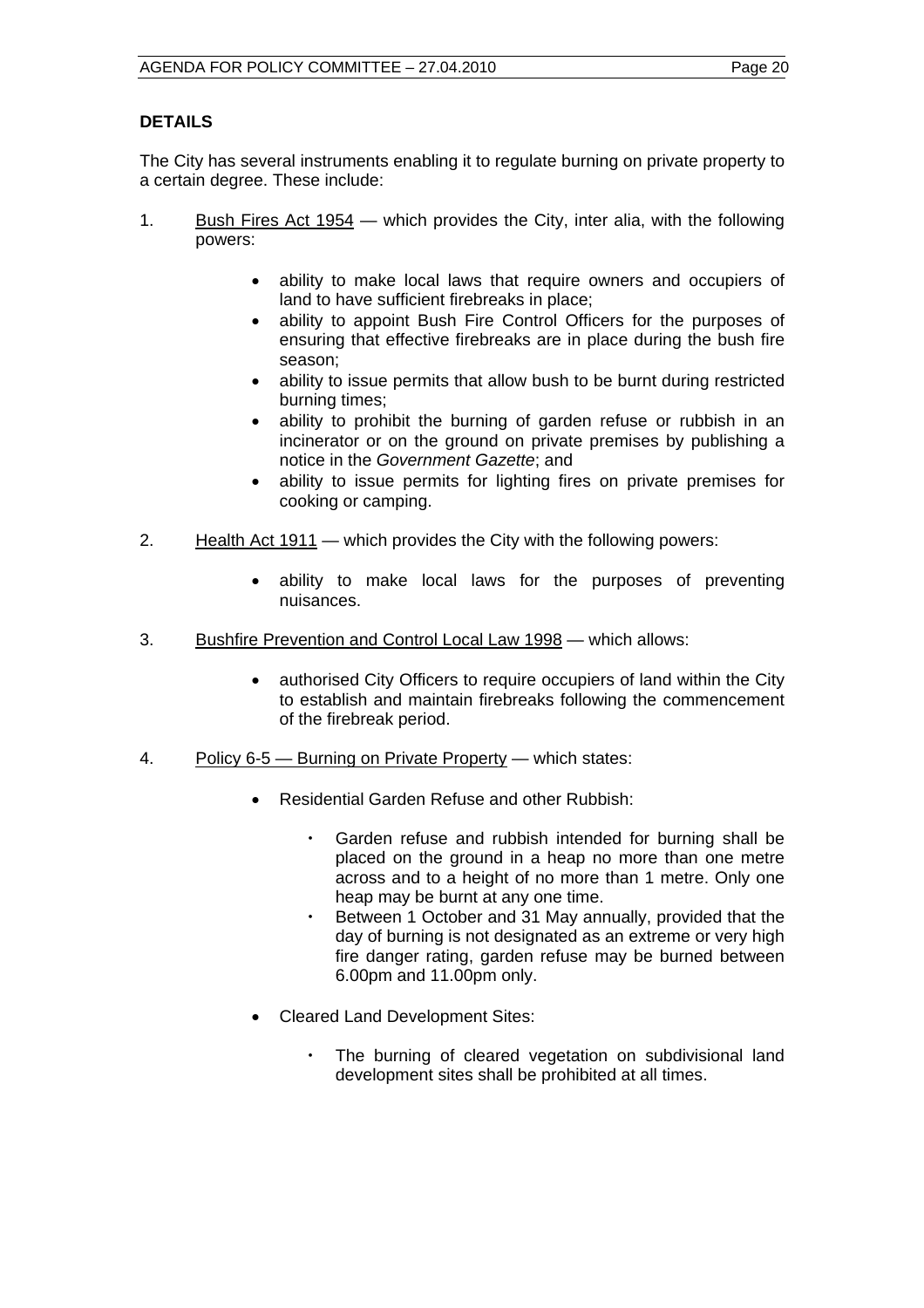The majority of the regulatory powers above only apply during prohibited and restricted burning times, which are as follows:

- Prohibited burning times are from 1 December to 31 March
- Restricted burning times are from 1 October to 30 November and from 1 April to 31 May.

This means that the months of June, July, August and September are currently not subject to burning restrictions under the *Bush Fires Act 1954* or the City's *Bushfire Prevention and Control Local Law 1998* and are therefore mostly unregulated by the City. The *Health Act 1911* enables smoke from burning to be dealt with under nuisance provisions; however, this only applies to the burning of rubbish and does not include garden refuse. Issues also surround prosecuting nuisance offences, which may reduce the effectiveness of such an approach. For an effective blanket ban to be achieved, the months currently not subject to regulation will need to be incorporated into the restricted burning period.

## **Issues and Options Considered:**

In previous reports, the City has proposed various options of how to implement a blanket ban on burning on private property. These options have been reproduced below (see Attachment 1 for the different types of burning apparatus/processes mentioned in this section).

1. Following a resolution of Council, publish a notice in the *Government Gazette*  and in a local newspaper stating that *"burning on private property and the use of incinerators are prohibited within the City of Joondalup at all times without a permit"* and amend the City's *Policy 6-5* — *Burning on Private Property* to reflect this.

Effect: This option would restrict people from burning any materials using the following apparatus/processes:

- 44-gallon drum (possibly)
- brazier
- chiminea (possibly)
- $\bullet$  fire pit
- hangi
- household incinerator
- Webber-type BBQ (possibly)
- wood-fired BBQ (possibly)
- directly on the ground

Burning using these apparatus/processes would be banned at any time during the year without obtaining a permit from the City. The City could then develop criteria for determining the circumstances in which a permit would be issued and amend the City's *Policy 6-5* — *Burning on Private Property* to reflect this.

2. Following a resolution of Council, publish a notice in the *Government Gazette*  and in a local newspaper stating that *"burning on private property and the use of incinerators are prohibited within the City of Joondalup at all times"* and amend the City's current *Policy 6-5* — *Burning on Private Property* to state that the City will not issue permits.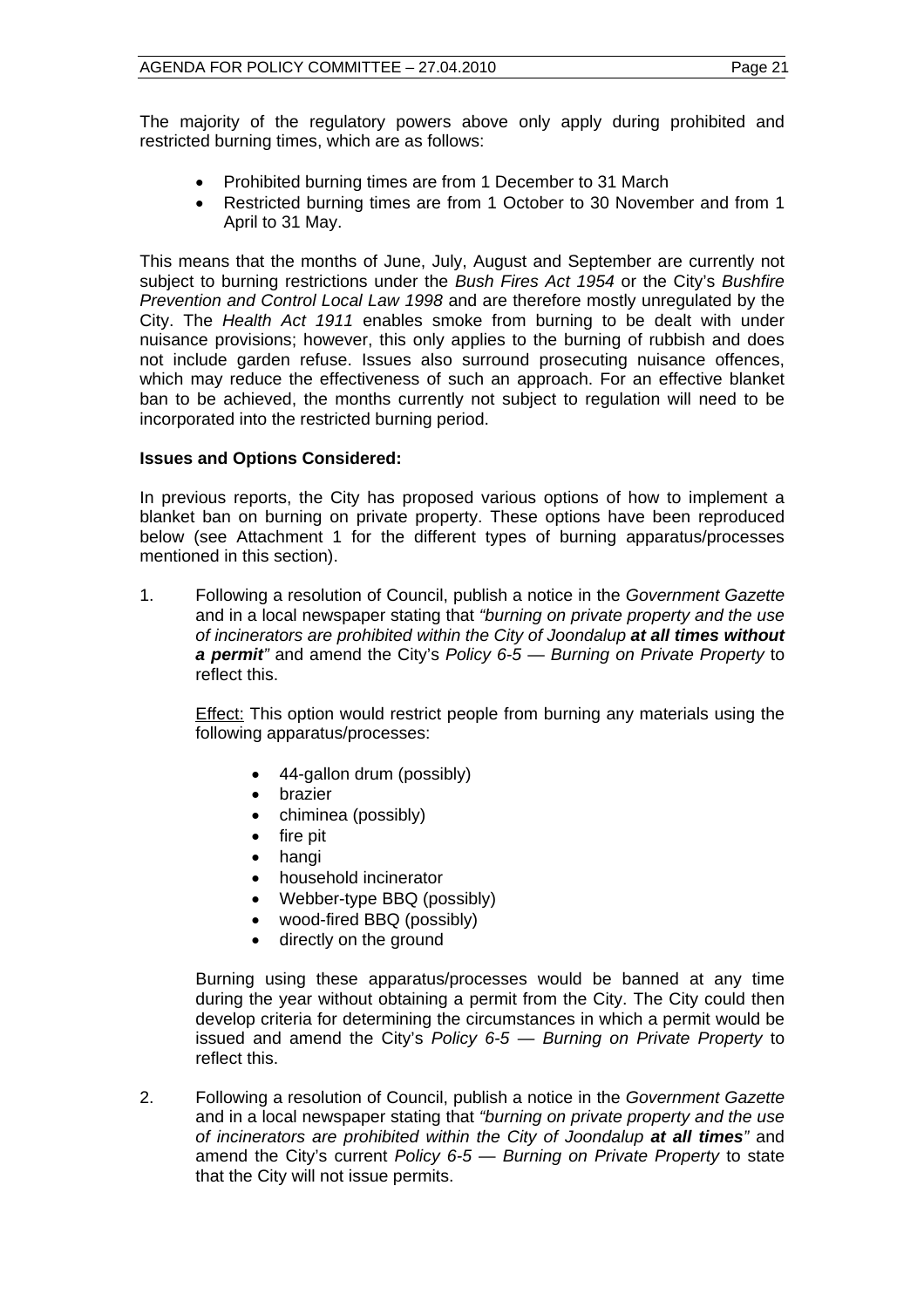**Effect:** This option would restrict people from burning any materials using the following apparatus/processes:

- 44-gallon drum (possibly)
- brazier
- chiminea (possibly)
- fire pit
- hangi
- household incinerator
- Webber-type BBQ (possibly)
- wood-fired BBQ (possibly)
- directly on the ground

Burning using these apparatus/processes would be banned at any time during the year. The City's *Policy 6-5* — *Burning on Private Property* would then make it clear to residents that burning on private property and the use of incinerators are banned, and permits are not be available.

3. Following a resolution of Council, publish a notice in the *Government Gazette*  and in a local newspaper stating that *"burning on private property and the use of incinerators are prohibited within the City of Joondalup at all times, excluding enclosed devices used for the purposes of cooking or heating"* and amend the City's current *Policy 6-5* — *Burning on Private Property* to state that the City will not issue permits.

Effect: This option would effectively restrict people from burning any materials in:

- 44-gallon drum (possibly)
- **•** brazier
- $\bullet$  fire pit
- hangi
- household incinerator
- (open) wood-fired BBQ (possibly)
- directly on the ground

By excluding *"enclosed devices used for the purposes of cooking or heating"*, the City will ensure that chimineas, hangis, potbelly stoves, Webber-type BBQs, wood-fired BBQs (if enclosed), and wood-fired pizza ovens, are not captured by a blanket ban. The City's *Policy 6-5* — *Burning on Private Property* would then make it clear to residents that burning on private property using any other type of apparatus/process is banned at all times, and permits are not available.

4. Introduce a local law under the general powers provisions of the *Local Government Act 1995,* to ban specific materials from being burnt and to ban specific processes for burning on private property, as determined by Elected Members.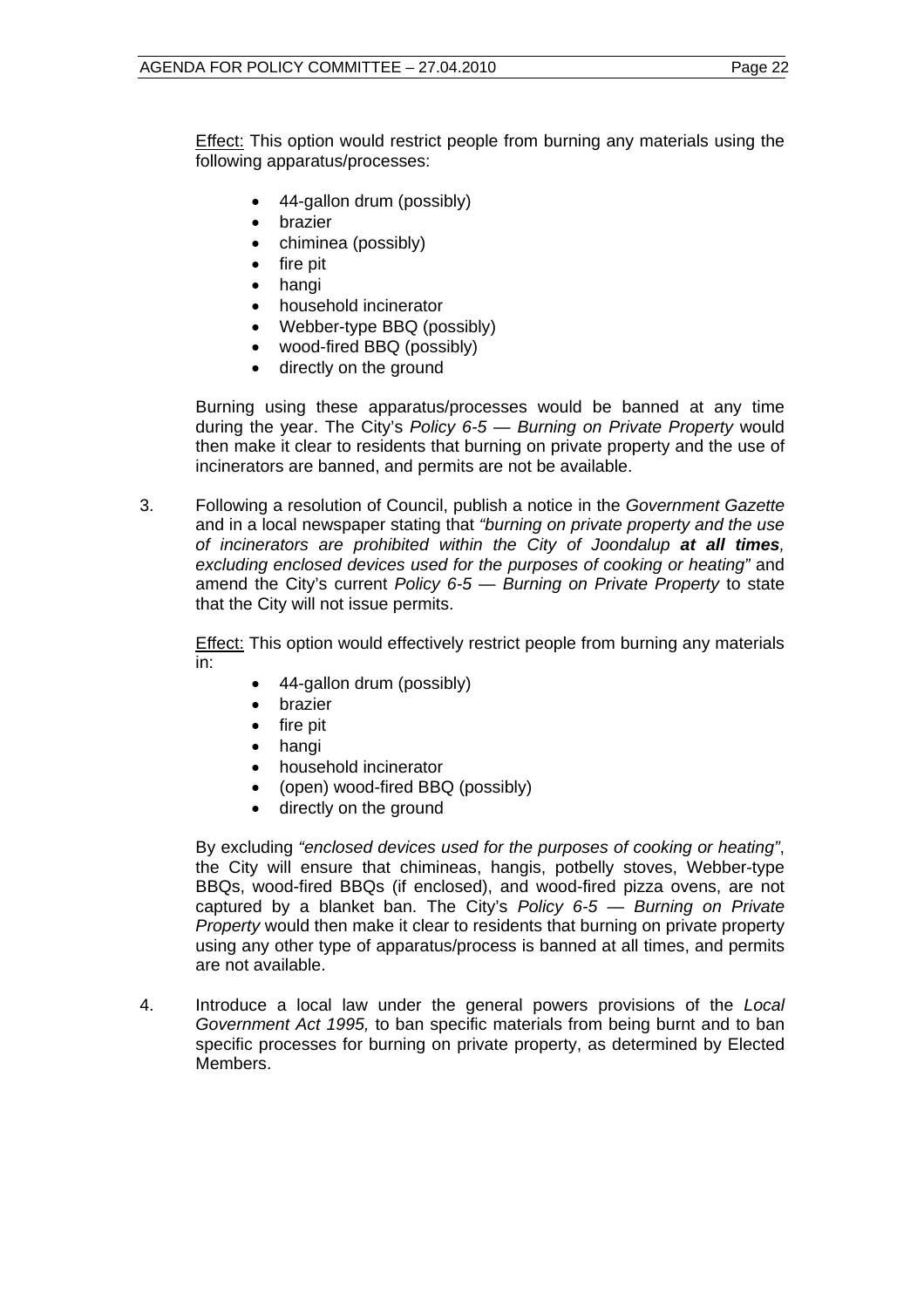Effect: This option would enable Council to specify the materials and burning processes to be banned, however, legal advice would need to be obtained to ensure that no inconsistencies exist between provisions in the local law and other legislation. In addition, it should be noted that the process for introducing a local law is often long and expensive and is best avoided if other effective options are also available.

5. Amend the City's *Health Local Laws 1999* to prohibit the burning of rubbish on the ground or in an incinerator.

Effect: This option has been pursued by the City of Rockingham; however, it has not proved particularly effective as the prohibition only captures a limited number of materials and does not extend to green waste. Moreover, the new *Health Bill* has omitted the nuisance provisions and as such, the City's *Health Local Law 1999* will require a major review in the next 12 to 18 months and may not be able to capture offences relating to smoke emissions.

6. Maintain current situation.

Effect: This option would enable City Officers to issue permits for residents to burn garden refuse, rubbish or bush on the ground or in an incinerator during prohibited or restricted burning periods in accordance with the City's *Policy 6- 5* — *Burning on Private Property* and the *Bush Fires Act 1954*.

## **Legislation/Strategic Plan/Policy Implications:**

## **Legislation**:

- *Local Government Act 1995* (WA)
- *Bush Fires Act 1954* (WA)
- *Health Act 1911* (WA)
- *Bush Fire Prevention and Control Local Law 1998* (City of Joondalup)
- *Health Local Law 1999* (City of Joondalup)

## **Strategic Plan:** Not applicable

**Policy:** Following a public consultation, should options 1, 2, 3 or 4 be adopted, the City's *Policy 6-5 — Burning on Private Property* will require amending to reflect the elements of the option pursued.

#### **Risk Management Considerations:**

As noted in previous reports, there is a risk that instituting a complete fire ban may seem unreasonable to residents who are undertaking all necessary precautions to ensure that fires on private property are contained. Limiting reasonable acts within a controlled environment on private land may appear to some residents as an unwarranted overregulation on behalf of the City.

In addition, instigating a blanket ban on burning on private properties may have farreaching implications for many residents, particularly those who possess relatively commonplace cooking and heating apparatus (e.g.: chiminea, wood-fired pizza oven, etc.).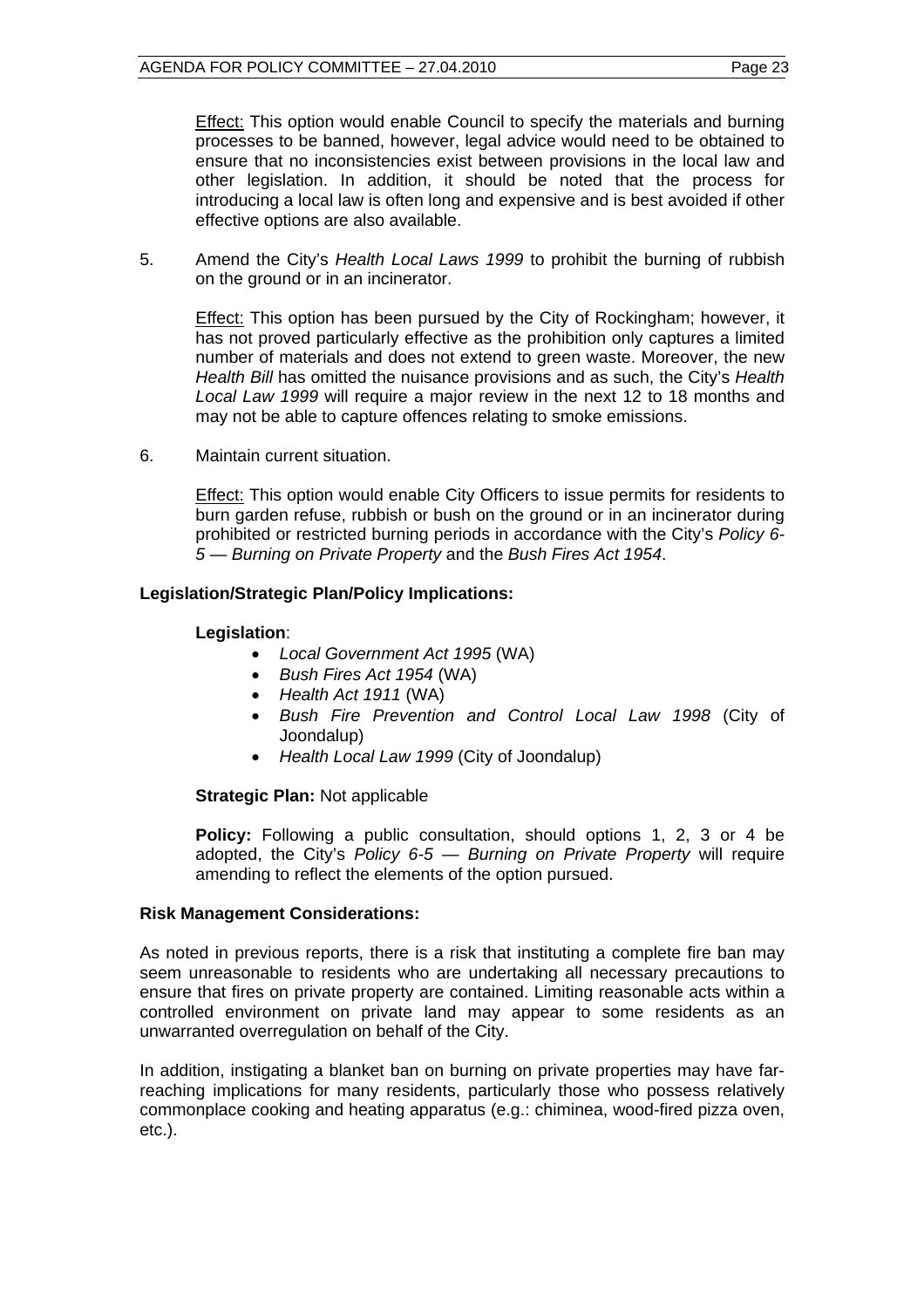## **Financial/Budget Implications:**

Not applicable

#### **Regional Significance:**

Not applicable

#### **Sustainability Implications:**

Not applicable

#### **Consultation:**

The risks associated with instigating a blanket ban on burning on private properties has been identified in the 'Risk Management Considerations' above. Therefore, it is the City's intention to develop a discussion paper to be released for public comment with the results submitted to the Policy Committee at their next meeting on 24 August 2010. This is in accordance with the Council decision from its meeting on 17 March 2009, namely that Council:

*"AGREES that a paper on the "Burning Ban on Private Properties" be advertised for public comment for a period of thirty (30) days and a report be submitted to the Policy Committee for consideration."*

The purpose of this consultation will be to determine the level of community/stakeholder support for the City to instigate a ban on burning on private properties. Additionally, if a ban were to be adopted, which burning apparatus/processes do the community believe should be banned.

It is intended that the discussion paper, once developed, will be sent directly to relevant stakeholders for comment, specifically:

- Fire and Emergency Services Authority of Western Australia (FESA)
- Wanneroo/Joondalup State Emergency Service Unit (SES)
- Wanneroo Volunteer Fire Support Brigade
- Local Emergency Management Committee
- Department of Environment and Conservation, Air Quality Branch
- Asthma Foundation of Western Australia
- City of Wanneroo
- Petitioners noted in the petition tabled at the Council Meeting on 15 December 2009

The discussion paper will also be made available electronically to all members of the community via the City's website and in hard-copy form upon request. It is intended that the consultation will be advertised through the *Joondalup Times* and the *Joondalup Weekender* and also on the homepage of the City's website.

This discussion paper will be circulated to Elected Members for comment, prior to being released for public consultation.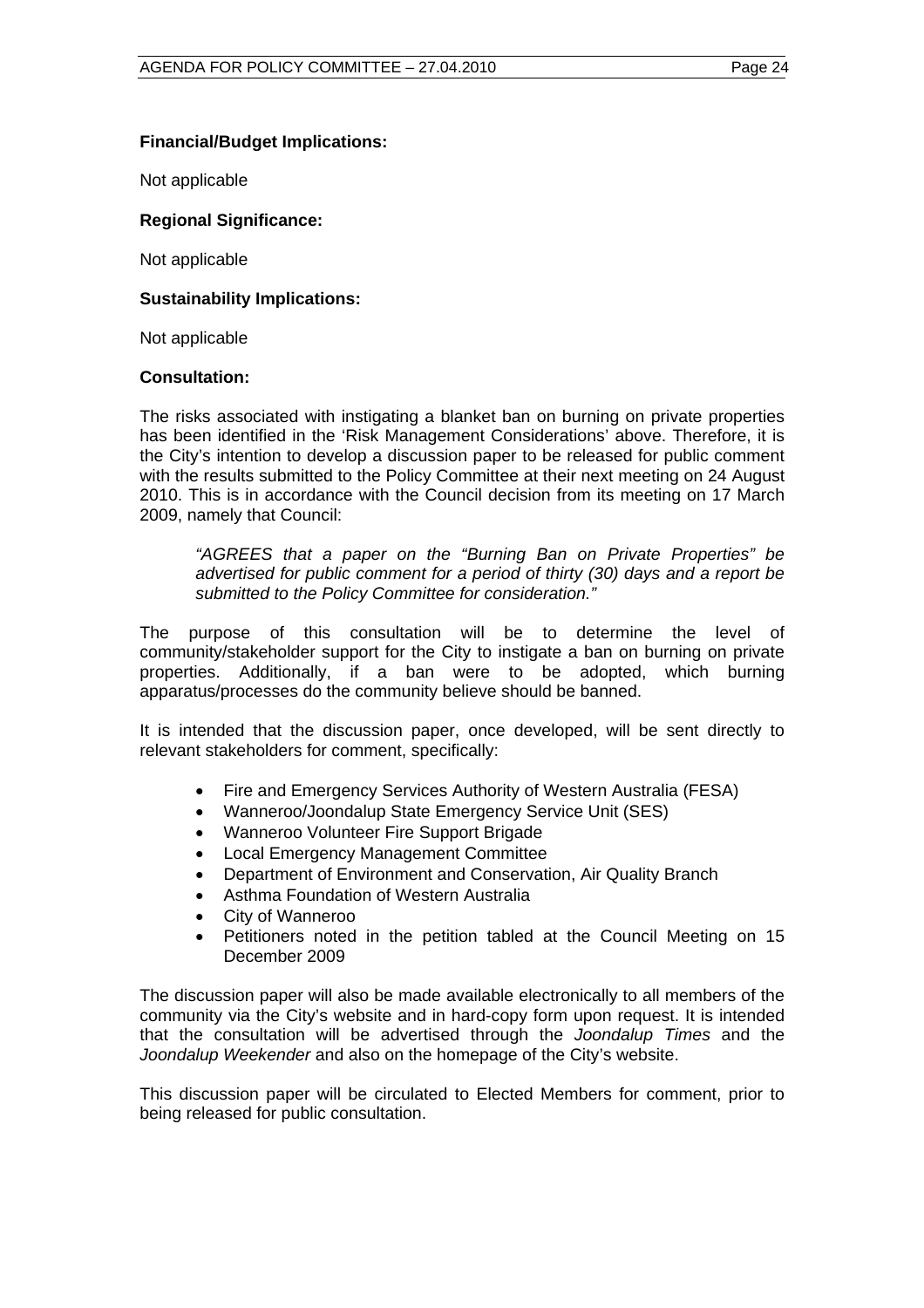## **COMMENT**

It is anticipated the results of the consultation will assist the Policy Committee in making its recommendation to Council.

## **VOTING REQUIREMENTS**

Simple majority

**RECOMMENDATION** 

**That the Policy Committee NOTES the status report dated 27 April 2010, in relation to the proposal to Ban Burning on Private Properties.** 

*Appendix 4 refers* 

*To access this attachment on electronic document, click here:* 

*<Attach4policy100427.pdf>*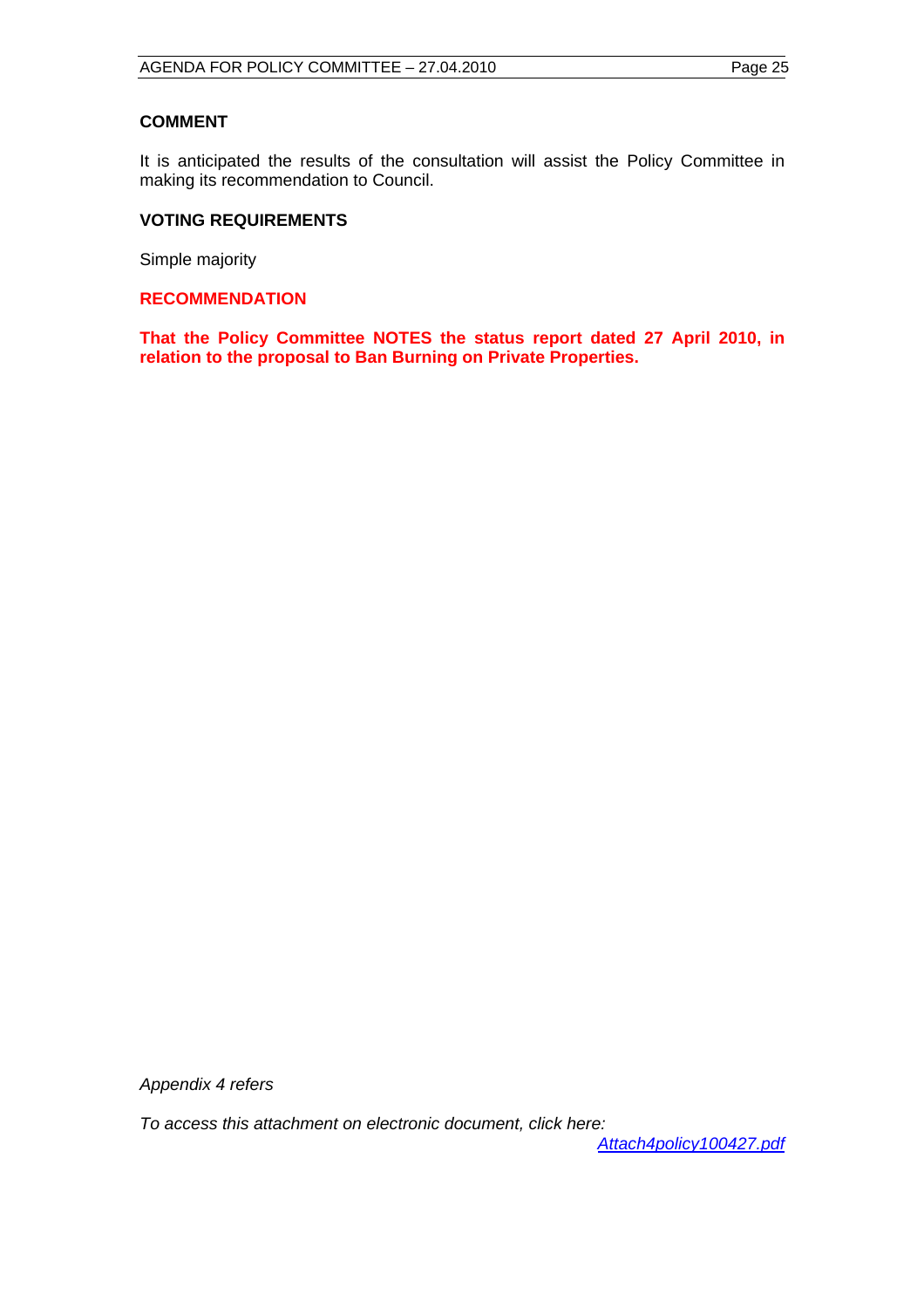## <span id="page-25-0"></span>**MOTIONS OF WHICH PREVIOUS NOTICE HAS BEEN GIVEN**

## **REQUESTS FOR REPORTS FOR FUTURE CONSIDERATION**

**CLOSURE**